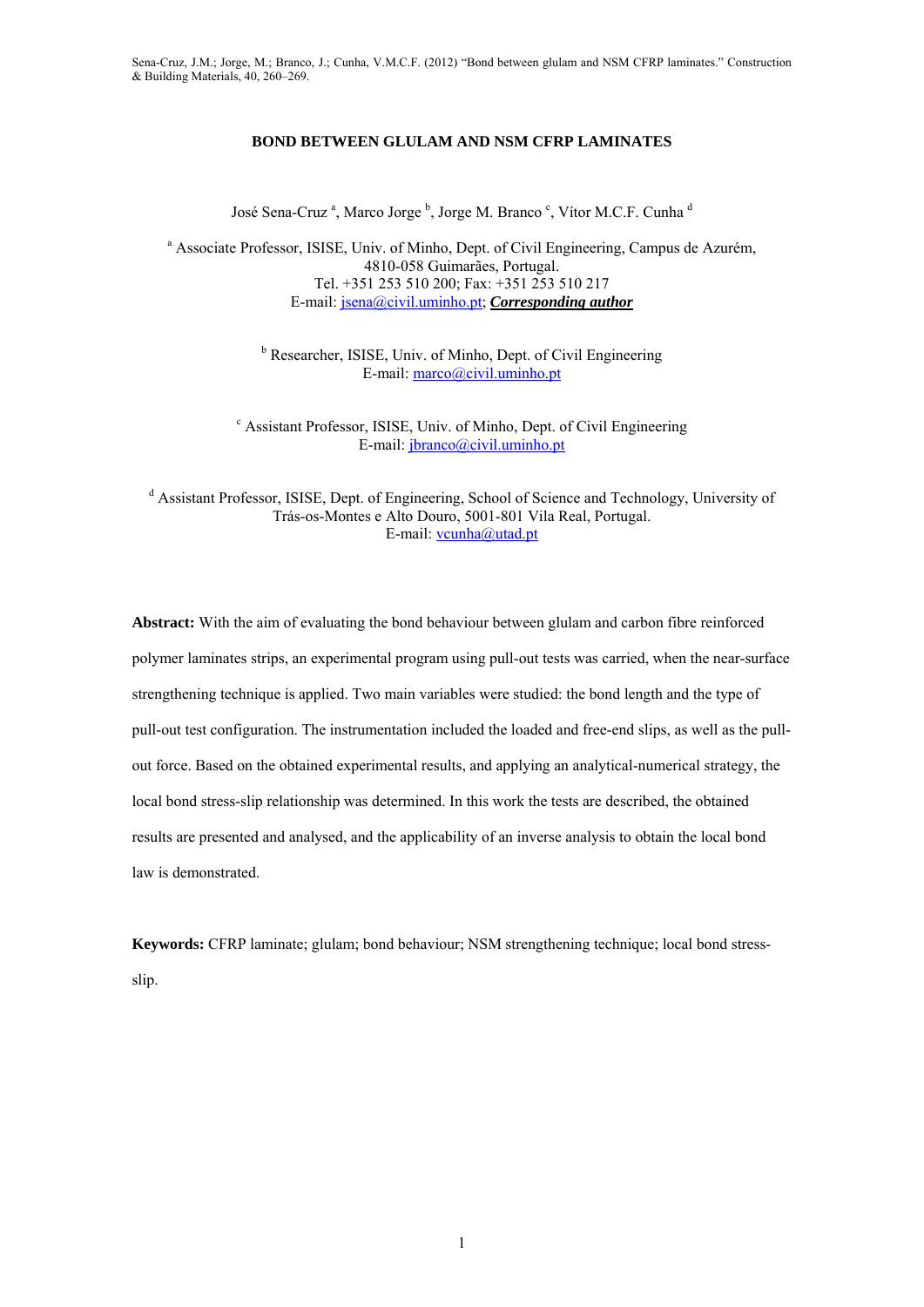#### **1. Introduction**

In the early  $20<sup>th</sup>$  century Friedrich Otto Hetzer proposed glued laminated (Glulam) timber elements by a strategic application of slender sawn timber pieces. He combined small section pieces, plentiful in the market, producing elements of almost unlimited size and overcoming some formal and technical limitations associated to timber construction. The restrictions on the use of steel in construction during the World War II also helped the development of this new product, which knew two great dated developments. First one was in 1940 with the emergence of the first synthetic glues, and the second was in 1980 with the normalization of the marketing of various products used in the construction industry, including the Glulam timbers.

Nowadays, there is a large variety of products derived from wood and each of them has its own specificities. Glulam timbers are perhaps the engineered wood product most widely used in construction sector, essentially due to both its mechanical properties and strict/industrialized manufacturing process. The defects of wood pieces used to produce Glulam material are eliminated or made irrelevant, leading to mechanical strength and modulus of elasticity higher than those of solid wood. Furthermore, its rigorous production results in very precise geometries and in highly controlled moisture content. Glulam allows the production of parts with the desired shape and length. Spans can be up to 40 meters and height of sections can go up to 2 meters, exhibiting an excellent strength to weight ratio and an excellent resistance to aggressive chemical environments. Due to these characteristics, Glulam materials have widely been used in transportation infrastructures, e.g. bridges, and in roofs of pavilions.

Fibre reinforced polymer (FRP) has been object of deep research, in order to confirm its capabilities on repairing and strengthening existing structures. The great confidence in this composite is grounded on its advantages such as: high stiffness and tensile strength, low weight, easy installation procedures, high durability (no corrosion), electromagnetic permeability and practically unlimited availability in terms of geometry and size.

Guides, such as the ACI 440.2R-08 [1], describe the most common strengthening techniques using this kind of composite, namely the externally bonded reinforcement (EBR) and near-surface mounted (NSM). Both these techniques are mainly applied in concrete structures however, it has emerged some experiences in timber structures. EBR is an older and further explored technique, but NSM has already proved its greater efficiency in the flexural and shear strengthening. De Lorenzis and Teng (2007) [2]

2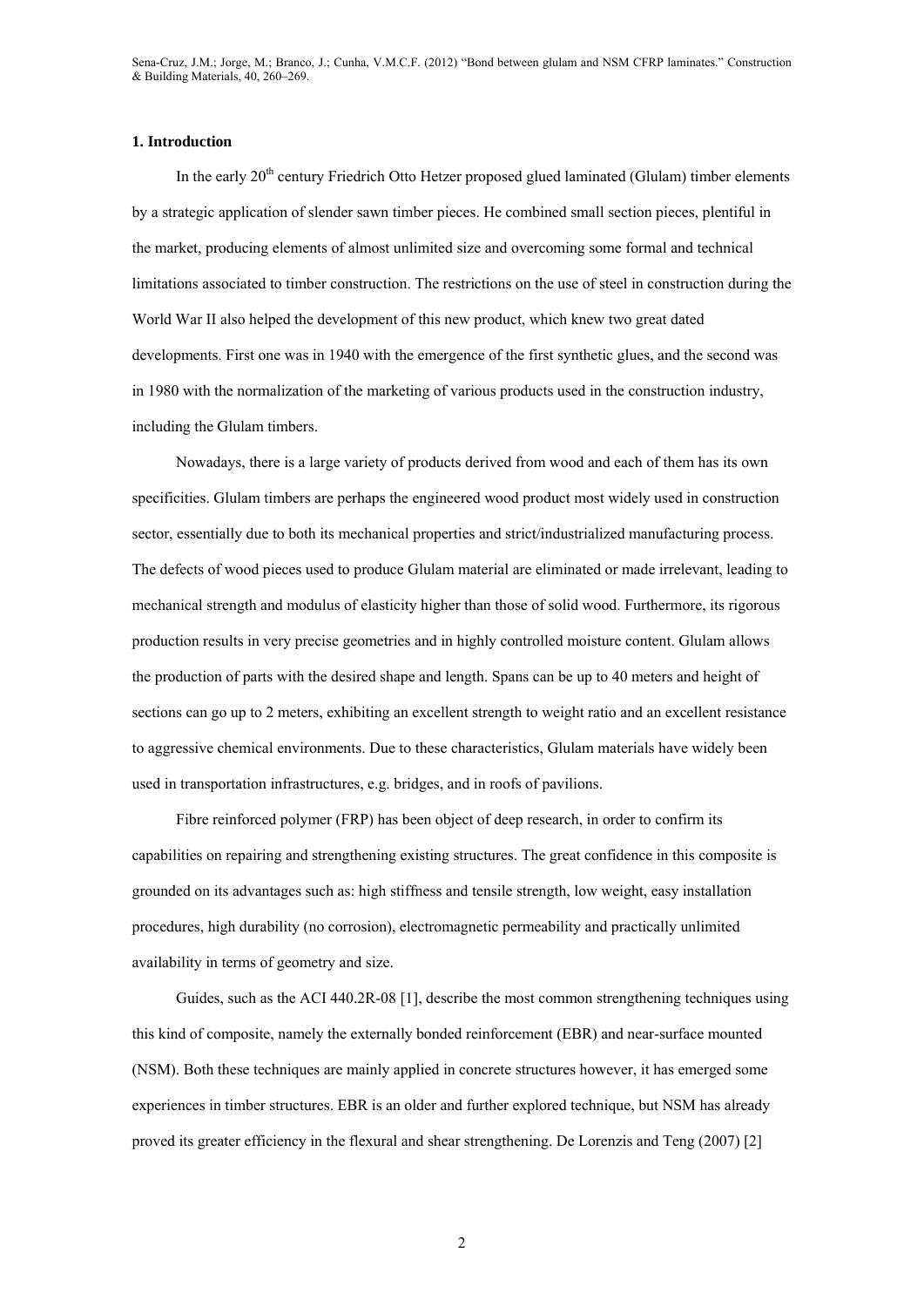describe some advantages of NSM over EBR, such as: the amount of *in situ* installation work may be reduced, as surface preparation other than grooving is no longer required (e.g., covering removal is not necessary; irregularities of the timber surface can be more easily accommodated); NSM reinforcement is less prone to debond from the substrate; NSM elements can be more easily anchored into adjacent members to prevent debond failures; NSM elements are protected by the wood cover and so they are less exposed to accidental impact and mechanical damage, fire, and vandalism; the aesthetic of the strengthened structure is virtually unchanged.

Studies that comprise the combination of strengthening solutions based on FRP's and NSM technique with timber structures (Borri *et al.* (2005) [3], Johnsson *et al.* (2006) [4], Ahmad (2010) [5]) are significantly less than studies based on interventions in concrete structures, but the results obtained to increase load carrying capacity and stiffness when the NSM technique is applied revealed good performance. The development of a research related with any strengthening technique should have special attention to bond behaviour; because this is a key point to the composite strengthening system having an excellent performance, in particular with regard to the ultimate load-carrying capacity of a reinforced element and some serviceability aspects.

Several test methods have been developed and proposed in last half of the XX century and used within the scope of the investigation, especially on the concrete material where the bending and direct pull-out tests are the most frequent. At present, there is no general agreement in which is the most suitable test set-up to evaluate the behaviour of the different FRP strengthening systems.

To study the bond behaviour between glulam and CFRP laminates, when the NSM strengthening technique is used, an experimental program composed of pull-out tests was carried out. The influence of the bond length and the type of pull-out test (direct or beam) on the bond behaviour was investigated. In the following sections the tests are described in detail, and the obtained results are presented and discussed. Using these results and applying an inverse analysis procedure, the local bond stress-slip relationship is derived.

3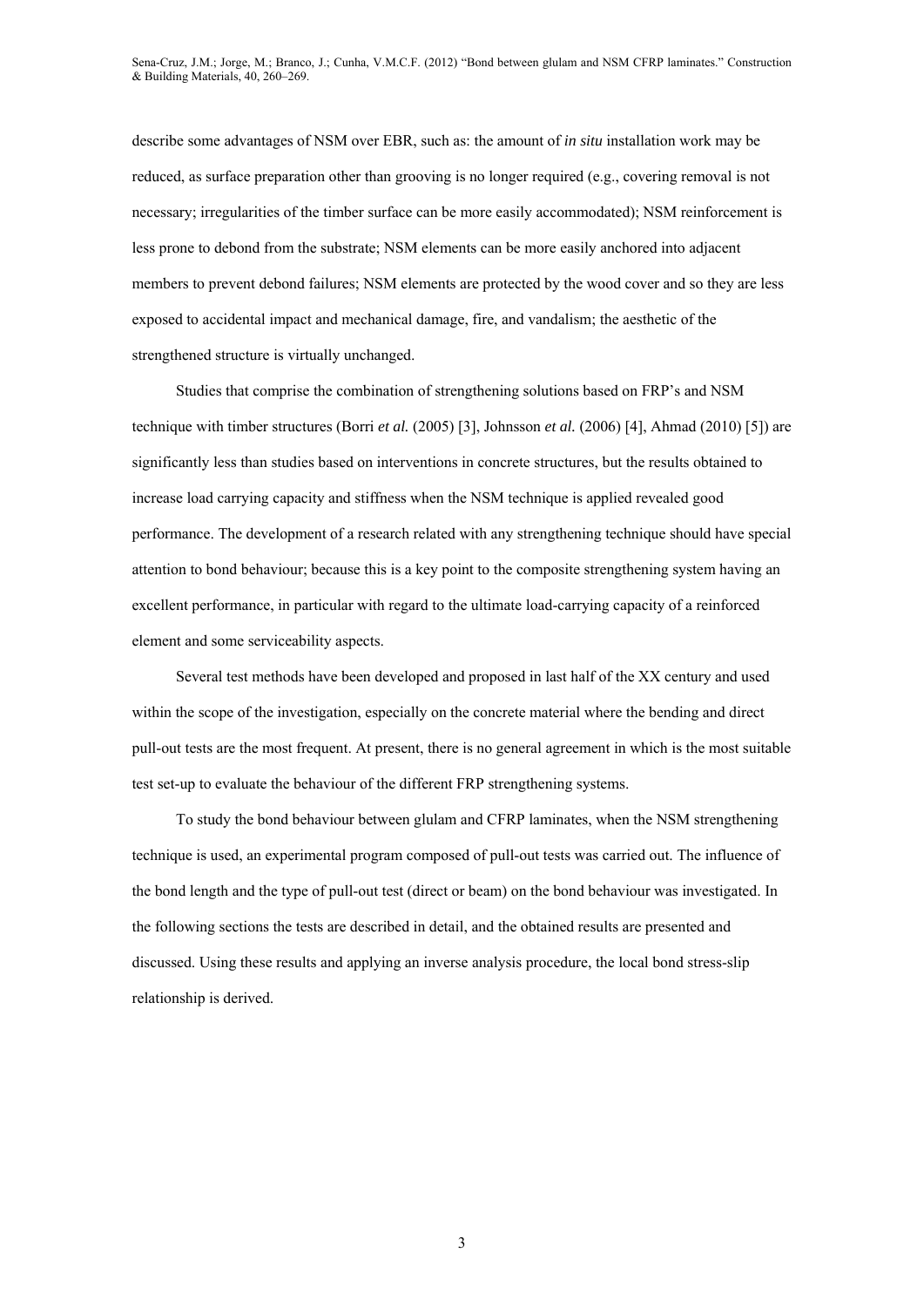## **2. Experimental program**

## *2.1 Specimens and Test Configuration*

Forty validated pull-out bond tests composed the experimental program. The studied bond lengths ranged between 30 and 180 mm in order to assess its influence on the bond behaviour. The lower bond length value was set as 30 mm since the bond length must be large enough to be representative of the glulam-CFRP's interface conditions and to make negligible the unavoidable end effects. The upper bound was limited to 180 mm due to limitations associated to the specimen's geometry.

Fig. 1(a) shows the specimen's geometry and the adopted direct pull-out test configuration (DPT). The specimen consists of a glulam block sized  $140 \times 200 \times 400$  mm<sup>3</sup>, in which the CFRP strip is embedded. The bond test region was located in the upper part of the block, and several bond lengths, *L*b, were studied (30, 60, 120 and 180 mm). To avoid a premature splitting failure in the glulam ahead the loaded-end, the bond length started 50 mm far from the block end. The instrumentation of the specimens consisted on three linear variable differential transducers (LVDT) and a load cell. The LVDT1 was used to control the test at 2 μm/s slip rate, and, to measure the slip at the loaded-end, *s*l, while the displacement transducer LVDT2 was used to measure the slip at the free-end, *s*f. The LVDT3 was used to measure the rotation of the specimen. The applied force, *F*, was registered by a load cell placed between the specimen top surface and the actuator. The overall layout of the performed tests is presented in Fig. 1(b).

Fig. 2(a) shows the specimen geometry and configuration adopted for the beam pull-out tests (BPT). The specimen is composed by two glulam blocks (block A and B) of equal dimensions,  $140 \times 200 \times 300$  mm<sup>3</sup>, interconnected by a steel hinge located at mid-span in the top part, and also by the CFRP laminate fixed at the bottom. The bond test region was located in the bottom part of block A, and several bond lengths, *L*b, were analysed (30, 60, 120 and 180 mm). Similarly to the DPT, the bond length started 50 mm far from the block end to avoid premature splitting failure in the glulam ahead the loadedend. The instrumentation of the beam tests consisted on the use of two LVDT's, a strain gauge and a load cell. The LVDT2 was used to control the test, at 2 μm/s slip rate, and simultaneously to measure the slip at the loaded-end, *s*l, while the LVDT1 was used to measure the slip at the free-end, *s*f. The applied force *F* was registered by a load cell placed between the steel plate and the actuator. A strain gauge, placed at the mid-span of the specimen, measured the strains during the test (applied in one specimen per each series).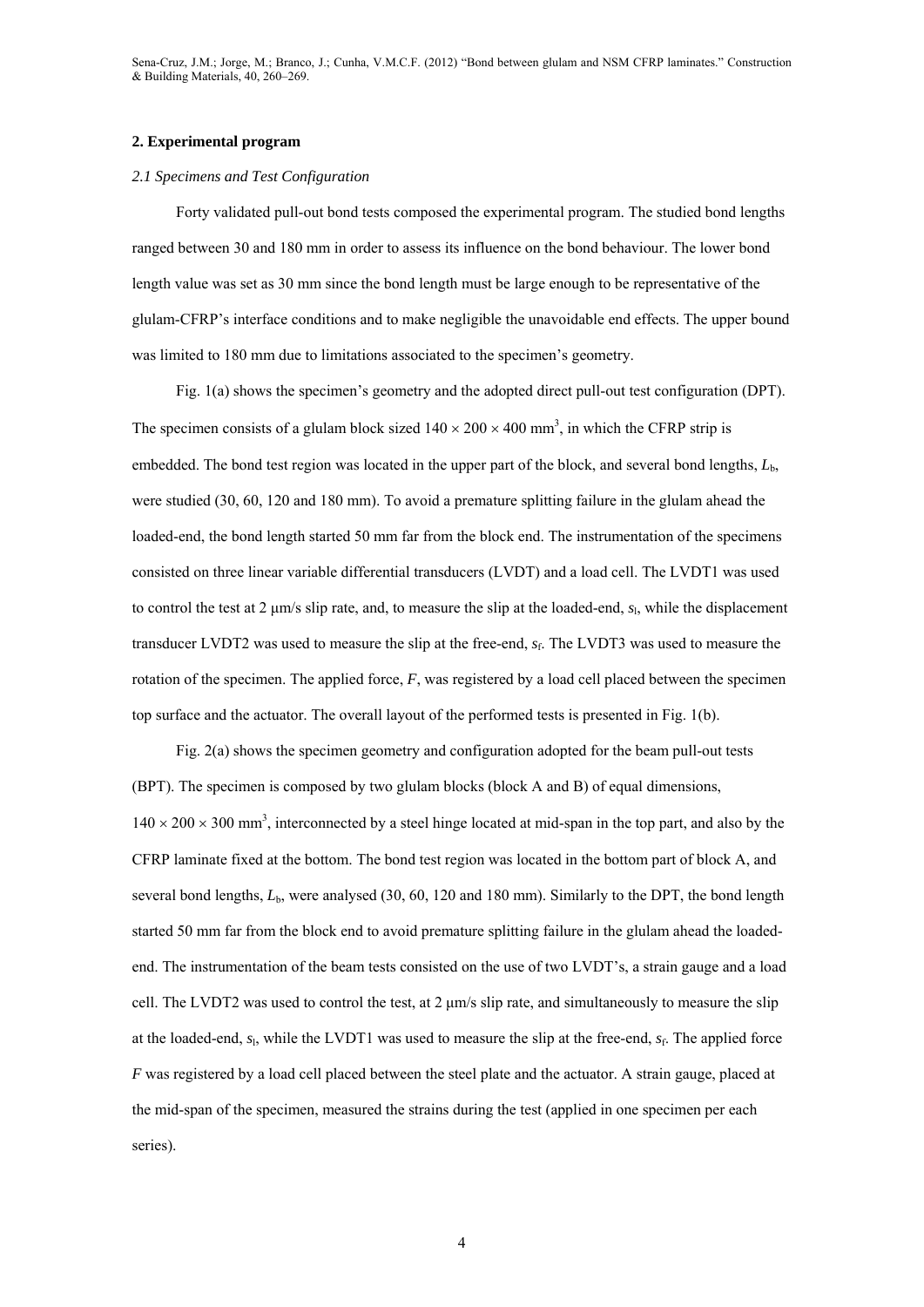Code names given to the series consisted on alphanumeric characters separated by underscores. The first string defines the type of pull-out test (DPT – direct pull-out test; BPT – beam pull-out test). The second string indicates the bond length in millimetres (*e.g*. Lb120 represents a specimen with a bond length of 120 mm) and the last string designates the number of the specimen.

## *2.2 Material characterization*

### *2.2.1 Timber*

Glued laminated timber, currently named by glulam, of strength class GL24h (NP EN 1194:1999 [6]), was used for all the series. The material characterization of the GL24h included compressive and tensile tests parallel to the grain, according to EN 408 [7]. Sixteen specimens were used in each test type. From the compressive parallel to the grain tests, an average compressive strength of 28.0 MPa with a coefficient of variation (CoV) of 17.6 %, and an average modulus of elasticity of 6.6 GPa (CoV=27.8 %) were obtained. From the tensile parallel to the grain tests, an average tensile strength, a modulus of elasticity and a strain at the peak stress of 55.9 MPa (CoV=16.7%), 9.2 GPa (CoV=11.9%) and 0.64% (CoV=12.4 %) were obtained, respectively. The density and moisture content of the wood was assessed following the procedures included in ISO 3130:1975 [8] and ISO 3131:1975 [9], respectively. From the 54 specimens similar to the ones used in the pull-out tests and submitted at the same environmental conditions (laboratory environment), a density value of 418.1 kg/m<sup>3</sup> (CoV=0.7 %) and a moisture content of 7.4 % (CoV=3.8 %) were obtained.

### *2.2.2 CFRP laminate*

The CFRP laminate used in the present work, with 1.4 mm thick and 20 mm wide, and a trademark CFK 150/2000, was provided in rolls of 100 meters each, and was supplied by S&P® Clever Reinforcement Company. This laminate is composed of unidirectional carbon fibres, agglutinated by an epoxy adhesive and has a smooth external surface.

To assess the tensile properties of the CFRP laminate strip, seven tensile tests were carried out according to ISO 527-5:1997 [10]. Tests were performed under a displacement rate of 2 mm/min. To evaluate the modulus of elasticity, a clip gauge was mounted at middle region of each specimen. From the mechanical characterization a modulus of elasticity, a tensile strength and a strain at peak stress of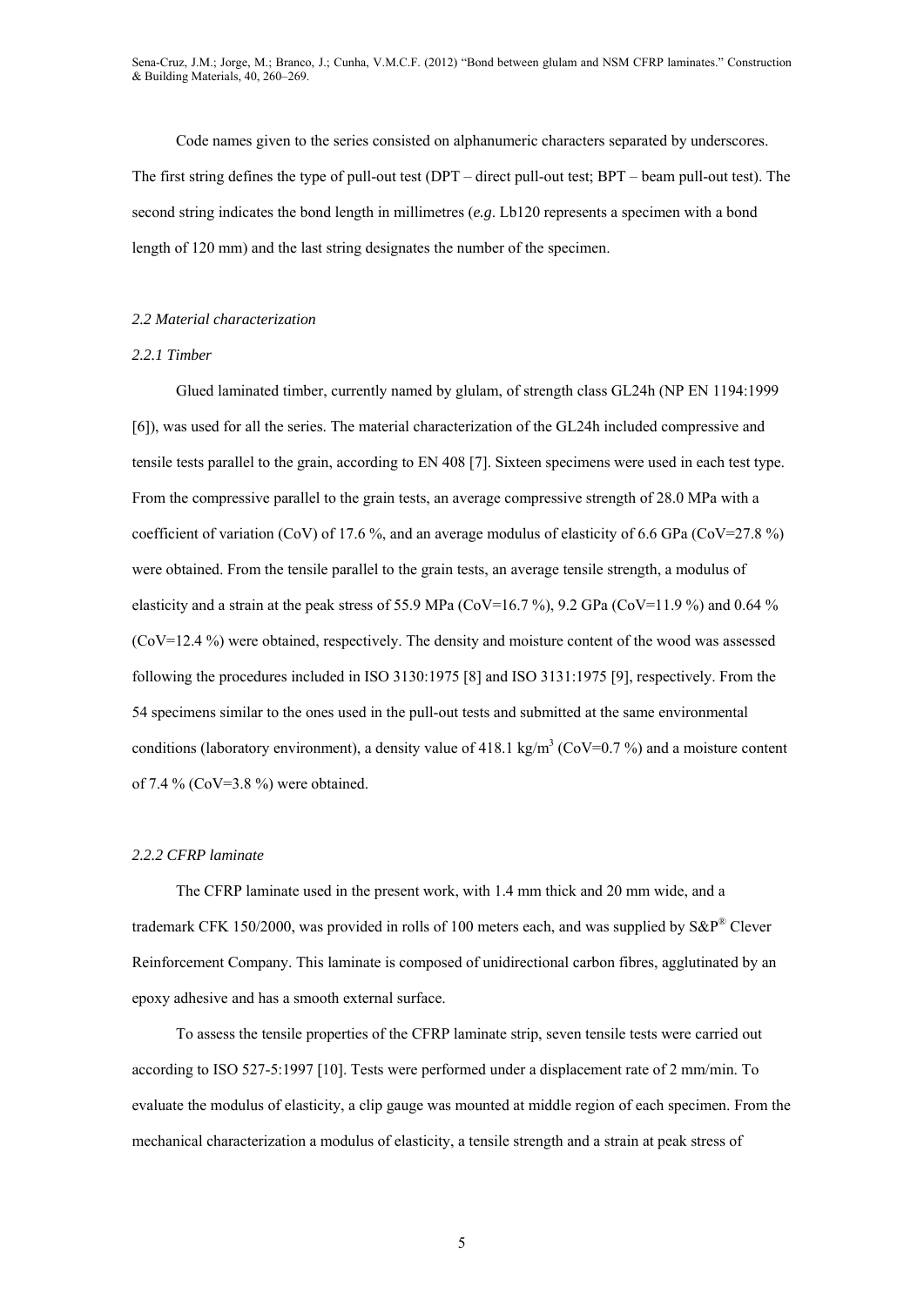161.8 GPa (0.9 %), 2784 MPa (CoV=3.9 %) and 1.7 % (CoV=3.0 %), were obtained, respectively. For all specimens, the failure mode occurred in explosive way due to the fibre progressive rupture located at specimens' mid-height.

## *2.2.3 Adhesive*

In the present experimental work the epoxy MapeWood Paste 140, supplied by  $MAPEI^{\circledast}$ , was used. This thixotropic adhesive is currently used for the restoration of timber structural elements, and is composed of two premeasured parts (Part  $A =$  resin and Part  $B =$  hardener). To assess the mechanical properties of the hardened adhesive, tensile tests were carried out according to ISO 527-2:1993 [11]. After casted, the six specimens were kept in the laboratory environment in the vicinity of the pull-out specimens, and they were tested at the same age of the pull-out tests. The adhesive specimens were tested in a universal test machine, at a displacement rate of 1 mm/min. A clip gauge mounted on the middle zone of the specimen recorded the strains, whereas a high accurate load cell registered the applied force. From the tests an average tensile strength of 17.2 MPa (CoV=7.5 %), modulus of elasticity of 8.1 GPa  $(CoV=17.6\%)$  and a strain at peak stress of 0.26 % (CoV=19.6 %) were obtained.

## *2.3 Preparation of specimens*

The preparation of the specimens required several steps, namely: cutting the glulam block; making the grooves; and, strengthening. Glulam blocks and the corresponding grooves were request to the wood supplier in order to assure very precise geometry of both. The adopted NSM strengthening procedures are quite well documented in the literature (De Lorenzis and Teng 2007 [2]; Barros *et al.* 2007 [12]) and specific detailed information related to the specimens used in the present work can be found elsewhere (Jorge 2010 [13]). After strengthening, the specimens were kept in the laboratory environment before being tested. The pull-out tests were carried out at least 10 days after the application of the CFRP reinforcement.

## **3. Results and discussion**

Fig. 3 depicts the average pull-out force *versus* loaded-end slip  $(F_1 - s_1)$  relationships for all the tested series, whereas Tables 1 and 2 include the main results obtained on the direct and beam pull-out

6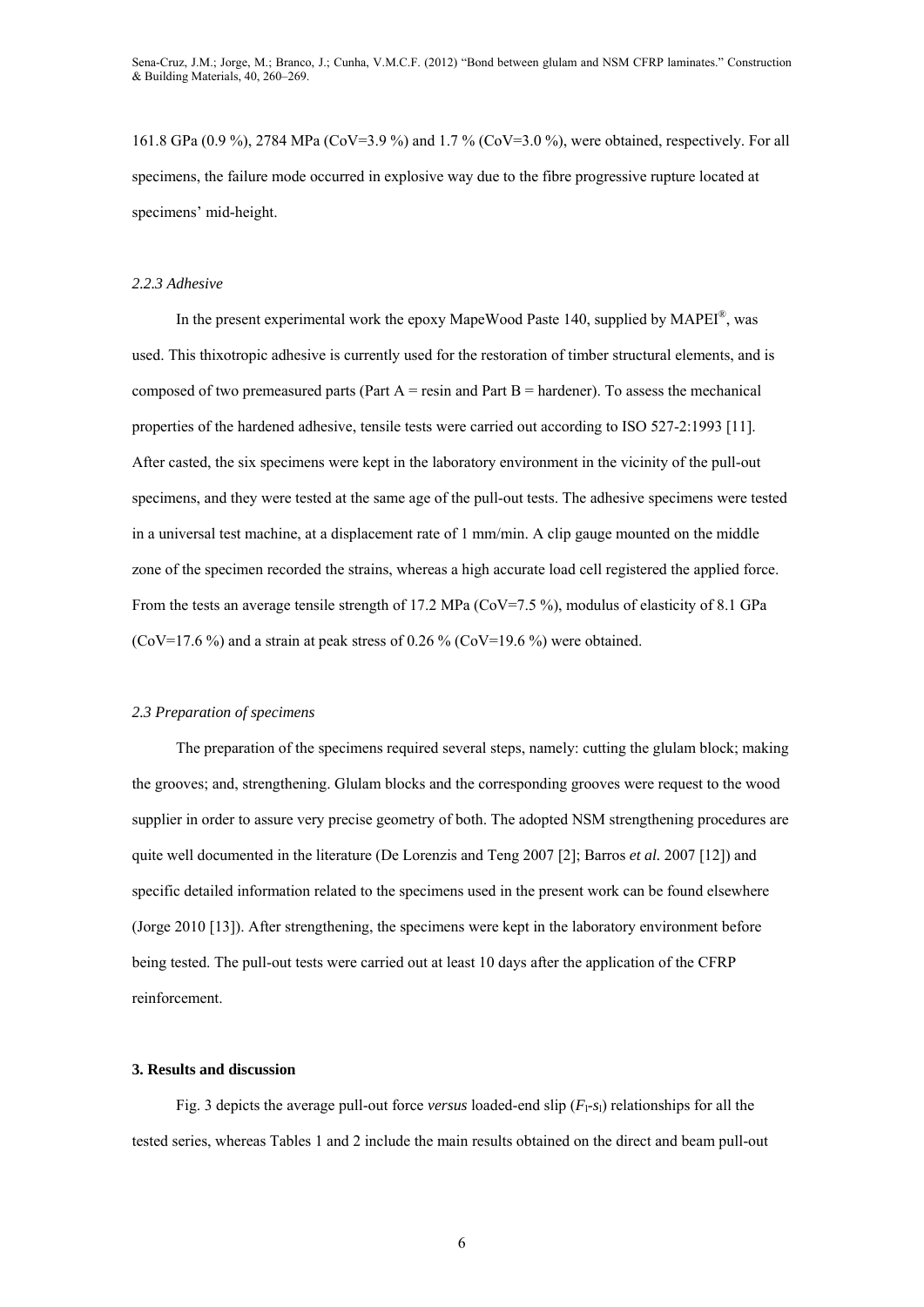tests (DPT and BPT), respectively. In these tables  $F_{\text{fmax}}$  is the maximum pull-out force;  $F_{\text{fu}}$  is the CFRP tensile strength (see also Section 2.2.2);  $\tau_{\text{max,av1}}$  and  $\tau_{\text{max,av2}}$  are the average bond stress at the laminateepoxy and glulam-epoxy interfaces, respectively, and are evaluated by  $F_{\text{fmax}} / (P_f L_b)$  and  $F_{\text{fmax}} / (P_g L_b)$ , where  $P_f$  (=2*xw*<sub>f</sub> + 2*xt*<sub>f</sub>) is the perimeter of the CFRP cross-section and  $P_g$  (=2*xh<sub>g</sub>* + *b<sub>g</sub>*) is perimeter of the groove cross-section in contact with the adhesive, being  $w_f$  and  $t_f$  the width and the thickness of the CRRP and  $h_g$  and  $b_g$  the depth and width of the groove, respectively;  $s_{\text{fmax}}$  and  $s_{\text{lmax}}$  are the free-end and loadedend slips at  $F_{\text{fmax}}$ , respectively.

The pull-out force was directly evaluated by the values registered in the load cell for the case of direct pull-out test configuration. In the case of the beam pull-out tests, two distinct approaches were initially adopted (see Fig. 2): (i) the first one was based on the force values measured at the load cell and takes into account the internal lever arm*, i.e*., the distance between the longitudinal axis of the CFRP and the contact point at the steel hinge; (ii) the second approach is based on the values recorded by the strain gage glued to the CFRP rod and takes into account the corresponding modulus of elasticity and its cross sectional area. No significant differences were found between both approaches (see Jorge 2010 [13]) so, only the first approach was adopted in the present work.

In the direct pull-out tests the records registered by the LVDT1 (see Fig. 1) include not only the loaded-end slip,  $s<sub>l</sub>$ , but also the elastic deformation of the CFRP between the loaded-end section and the top surface of the timber block (50 mm of distance). In the present analysis only the  $s<sub>l</sub>$  was considered. For that purpose the modulus of elasticity referred in Section 2.2.2 was taken into account.

In general, the  $F_1$ - $s_1$  responses are characterized by an almost linear branch up to the peak load. For both type of pull-out tests, the maximum pull-out force and the corresponding loaded-end slip increase when the bond length increases. When the type of test is compared, beam pull-out tests yielded a superior performance, not only in terms of higher peak load, but also a more ductile response, since the *F*l-*s*<sup>l</sup> responses always include an almost plastic branch. This better performance can be attributed to the fact that in beam pull-out tests, at the loaded-end vicinity, the FRP strip is simultaneously submitted to axial forces and a curvature due to the rotation of the beam. Similar behaviour has been observed in concrete specimens strengthened with the same materials and technique. During the bending test, the relative vertical displacement between the top surface of the groove and the top surface of the bar introduces a lateral confinement pressure in the laminate. Assuming that the behaviour of the CFRP-glulam interface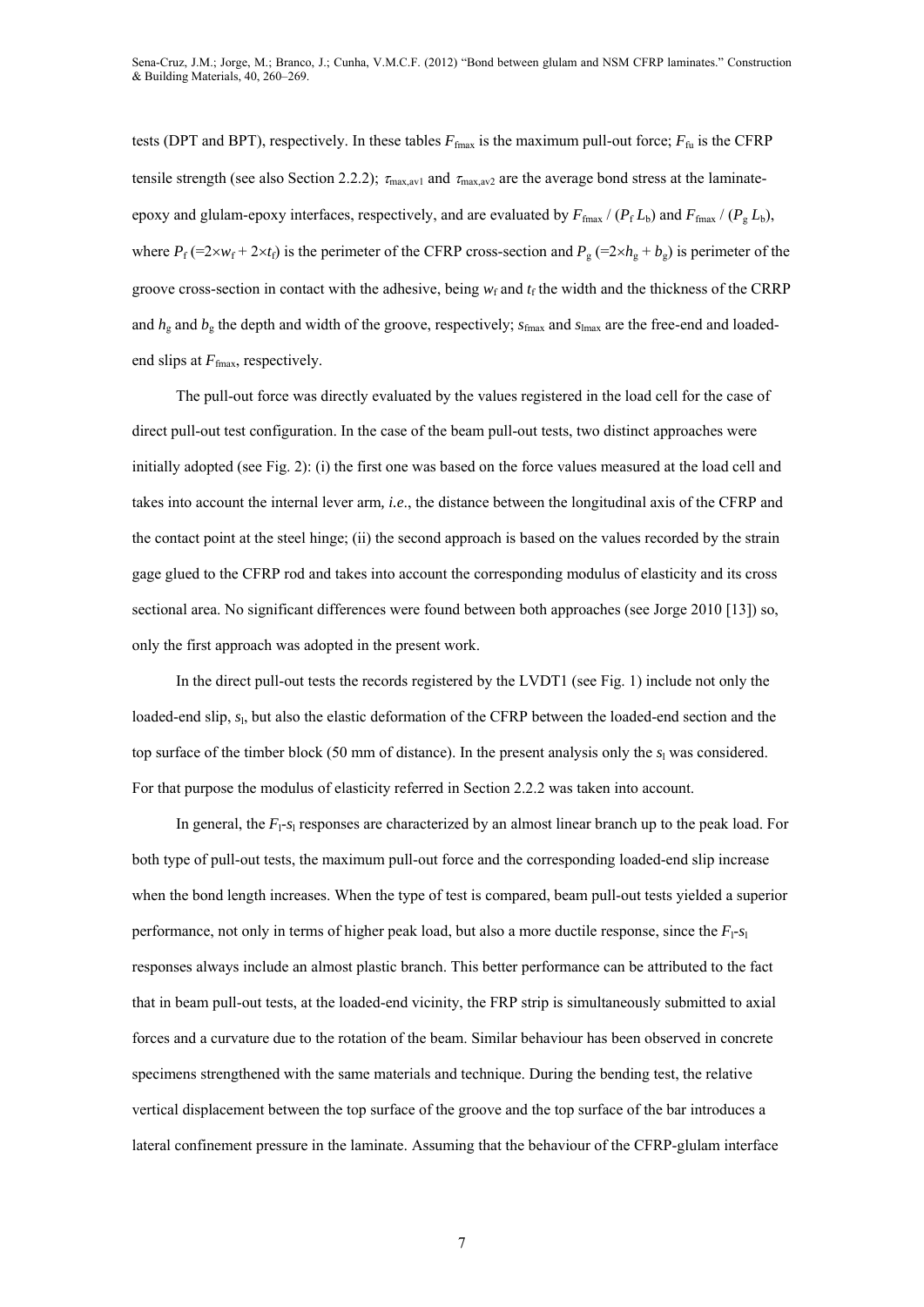system can be governed by a Mohr-Coulomb model, this lateral pressure increases the bond resistance, which is responsible for the higher peak bond force registered in the BPT. This behaviour also contributes for the superior stiffness observed in the beam pull-out tests. This effect can be easily observed by the distinct slope of the linear branches of the curves  $F_1$ - $s_1$  (see Fig. 3). For both BPT and DPT tests the maximum pull-out force is attained when the bond length is equal to 120 mm.

Analyzing the results included in Tables 1 and 2 the following main conclusions can be pointed out:

- As expected, the  $F_{\text{fmax}}$  increased with the bond length up to  $L_b=120$  mm. For higher bond lengths, the  $F_{\text{fmax}}$  remains practically constant;
- Similarly to the  $F_{\text{fmax}}$ , the pull-out efficiency, defined by the  $F_{\text{fmax}}/F_{\text{fu}}$  ratio, increased also with the bond length up to  $L<sub>b</sub>=120$  mm. For the case of the BPT, an average ratio of about 45 % was attained in the series BPT\_Lb180;
- As expected, bond strength has decreased with the increase of the bond length (see columns of  $\tau_{\text{max,av1}}$  and  $\tau_{\text{max,av2}}$ ) due to the non-constant tangential stress along the longitudinal axis of the CFRP, as referred in the literature [14]. It was also expectable higher values for  $\tau_{\text{max,av1}}$  when compared with  $\tau_{\text{max,av2}}$ , since the contact area for the latter is larger;
- In general, all the parameters presented quite low values of the corresponding coefficients of variation. The exception is for the values of slips at the loaded and free-ends. In fact high coefficients of variation were observed, and an eventual justification can be attributed to the difficulty in measuring this physical entity.

The principal observed failure modes were (see Fig. 4): (i) glulam shear failure (GS);

(ii) glulam/adhesive interfacial sliding (GAI); (iii) FRP/adhesive interfacial sliding (FAI); (iv) adhesive splitting (SPL); and, (v) adhesive cracking (CR). In several cases a combination of the above mentioned failure modes was observed. It is clear that in the case of DPT series the FRP/adhesive interfacial sliding with adhesive cracking is the typical failure mode (with the exception of DPT Lb30 series). Moreover, in some specimens due to the adhesive splitting it is possible to see the resistant mechanism reported in the literature [15] for the NSM technique. Diagonal compressive forces (struts) are developed in the adhesive and then are transferred to glulam. This behaviour is clearly observed in Fig. 4 (GS+FAI+CR) where the "fish spine" crack pattern is observed on the epoxy adhesive. In the case of the BPT series a mix of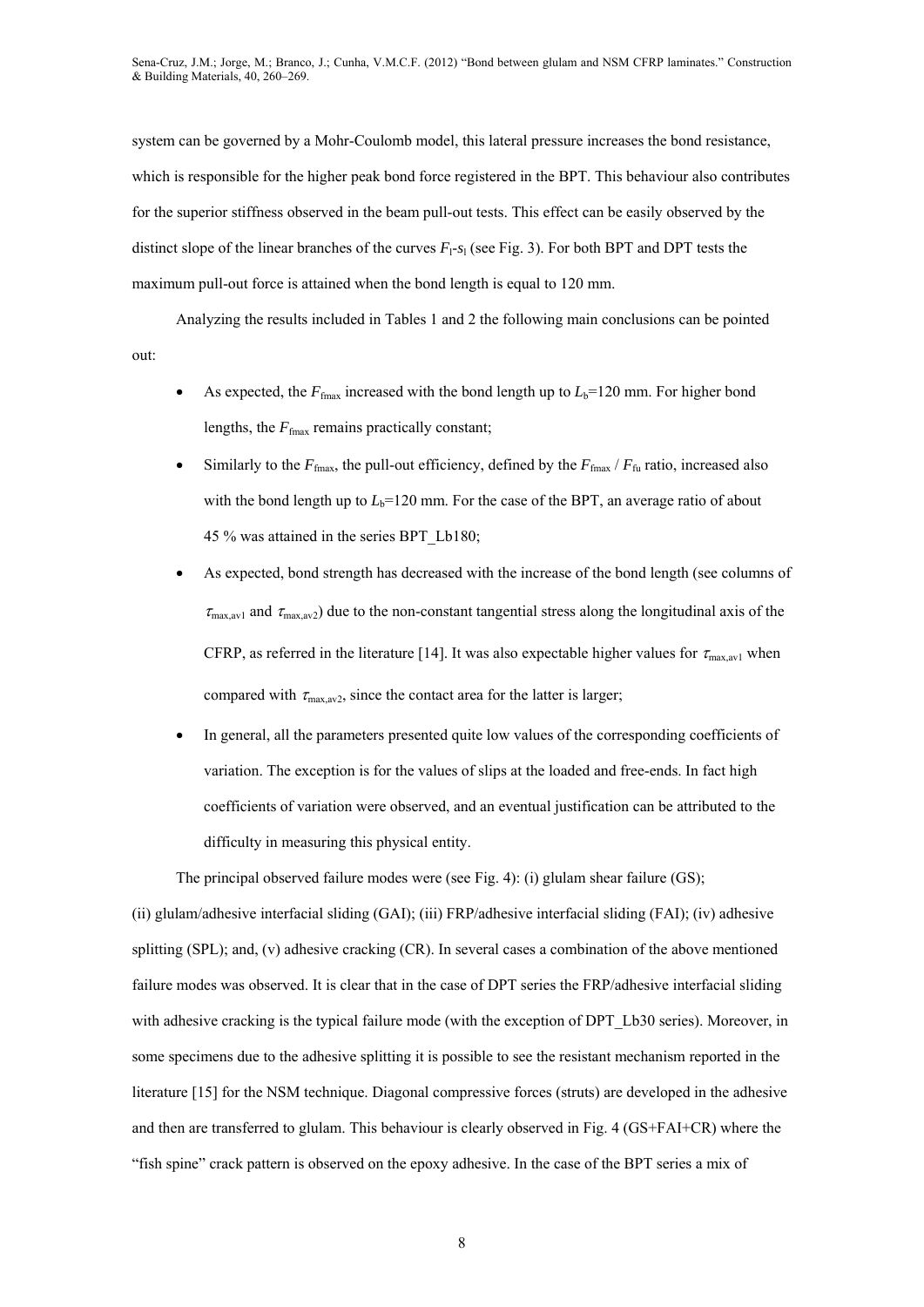glulam/adhesive and FRP/adhesive interfacial sliding characterize the typical observed failure mode. The stress state promoted by this test configuration, which yields to the CFRP sliding and rotation, may explain this behaviour.

Fig. 5 presents the influence of the bond length  $(L<sub>b</sub>)$  on the following parameters: pull-out force efficiency ( $F_{\text{max}}/F_{\text{fu}}$ ), loaded-end slip ( $s_1$ ), average bond strength at FRP/adhesive interface ( $\tau_{\text{av1}}$ ), and average bond strength at adhesive/glulam interface ( $\tau_{av2}$ ). The  $F_{max}/F_{fu}$  ratio and the  $s_1$  have increased with the bond length up to  $L<sub>b</sub>=120$  mm, keeping almost constant after this length value. As referred before, generally higher performance was observed for the case of BPT. Up to 120 mm of bond length, the DPT presents higher deformations, when compared with BPT. This behaviour is changed for  $L<sub>b</sub>=180$  mm. The decrease of the average bond stress with the increment of the bond length in all tested series seems to tend to an asymptotic value.

In spite of the present results being credible and contributing for the knowledge in this area, due to the small number of tests performed (specially the BPT series) further investigation should be done to confirm observed tendencies.

## **4. NUMERICAL ANALYSIS**

The mathematical representation of the pull-out phenomenon is generally expressed by a second order differential equation (Naaman *et al.* 1990 [16], Sujvorakul *et al.* 2000 [17], Banholzer *et al.* 2005 [18], Russo *et al.* 1990 [19], Focacci *et al.* 2000 [20], Sena-Cruz and Barros 2004 [14]). In the present work the local bond law was established in terms of slip and obtained by an inverse analysis procedure. The detailed description of the analytical model, as well as the inverse analysis strategy can be found elsewhere (Sena-Cruz and Barros 2004 [14], Sena-Cruz *et al.* 2006 [21]). The adopted analytical model to obtain the local bond stress–slip law has shown a good predictive performance on modelling a diversity of pull-out test results, such as: near-surface mounted CFRP laminate strips (Sena-Cruz *et al.* 2006 [21]), galvanized steel rebar (Sena-Cruz *et al.* 2009 [22]), discrete steel fibres embedded in concrete medium (Cunha *et al.* 2008 [23], 2010 [24]).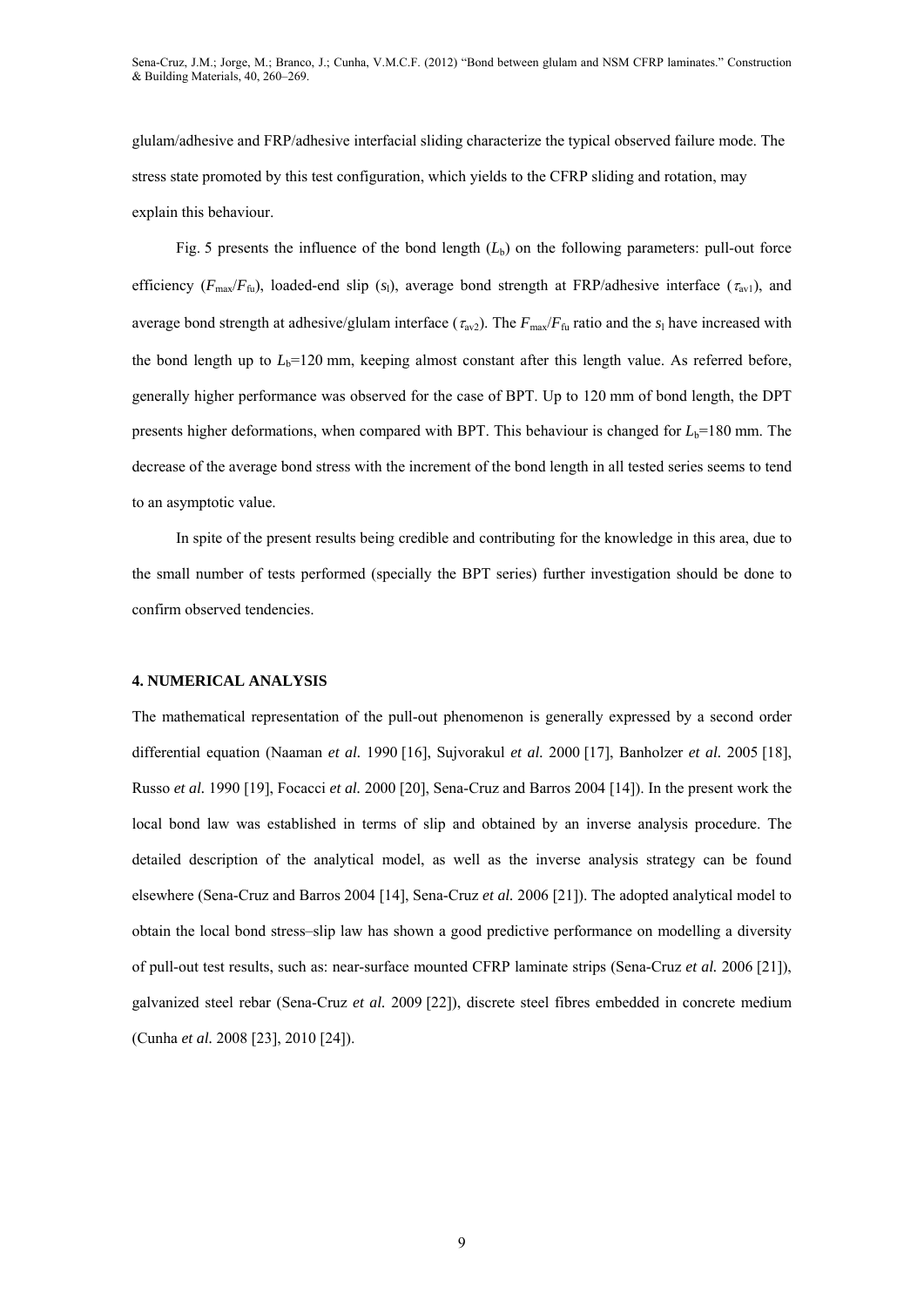### **4.1 Local bond-slip**

Assuming that the CFRP has a linear elastic constitutive law in the longitudinal direction and neglecting the glulam deformability in the slip determination, the second order differential equation that governs the local bond phenomena of the laminate-glulam interface is given by:

$$
\frac{d^2s}{dx^2} = \frac{P_f}{E_f A_f} \cdot \tau(x)
$$
 (1)

where  $\tau(x) = \tau[s(x)]$  is the local bond shear stress acting on the contact surface between the laminate and the glulam, and *s* is the slip, i.e. the relative displacement between the CFRP and the glulam. Finally,  $\sigma_f$  $A_f$  and  $P_f$  are the normal stress, cross section area and perimeter of the CFRP laminate, respectively.

# **4.2 Pull-out load-slip relationship**

Consider a CFRP inserted in glulam over a bond length  $L_b$ , where *N* is the generic applied pull-out force, and  $s_f$  and  $s_i$  are, respectively, the free and loaded-end slips (see Fig. 6). When the CFRP is slipping due to an applied pull-out force,  $\overline{N}$ , the following functions can be evaluated along the laminate bond length: slip along the strip,  $s(x)$ ; bond shear stress along the embedded length,  $\tau(x)$ ; CFRP strain,  $\varepsilon$ ; and the axial force,  $N(x)$ , where the origin of x axis coincides with the free extremity of the bond length. The pull-out force is given by Eq. 2, which was obtained by equating both the internal and external work produced, respectively, by the laminate elastic deformation and the bond stress profile at the CFRP interface (Sena-Cruz *et al.* 2009 [22]).

$$
N = \sqrt{2E_f \cdot A_f \cdot P_f \cdot \int_{s_f}^{s(x=\tilde{L}_b)} \tau(s) \cdot ds}
$$
 (2)

The analytical bond stress-slip relationship used in the present work is defined by Eq. 3, where  $\tau_{\rm m}$ and  $s_m$  are, respectively, the bond strength and its corresponding slip. Parameter  $\alpha$  defines the shape of the pre-peak branch whereas  $\alpha'$  determines the shape of the post-peak branch.

$$
\tau(s) = \tau_m \left(\frac{s}{s_m}\right)^{\alpha}, s \le s_m \wedge \tau(s) = \tau_m \left(\frac{s}{s_m}\right)^{-\alpha'}, s > s_m \tag{3}
$$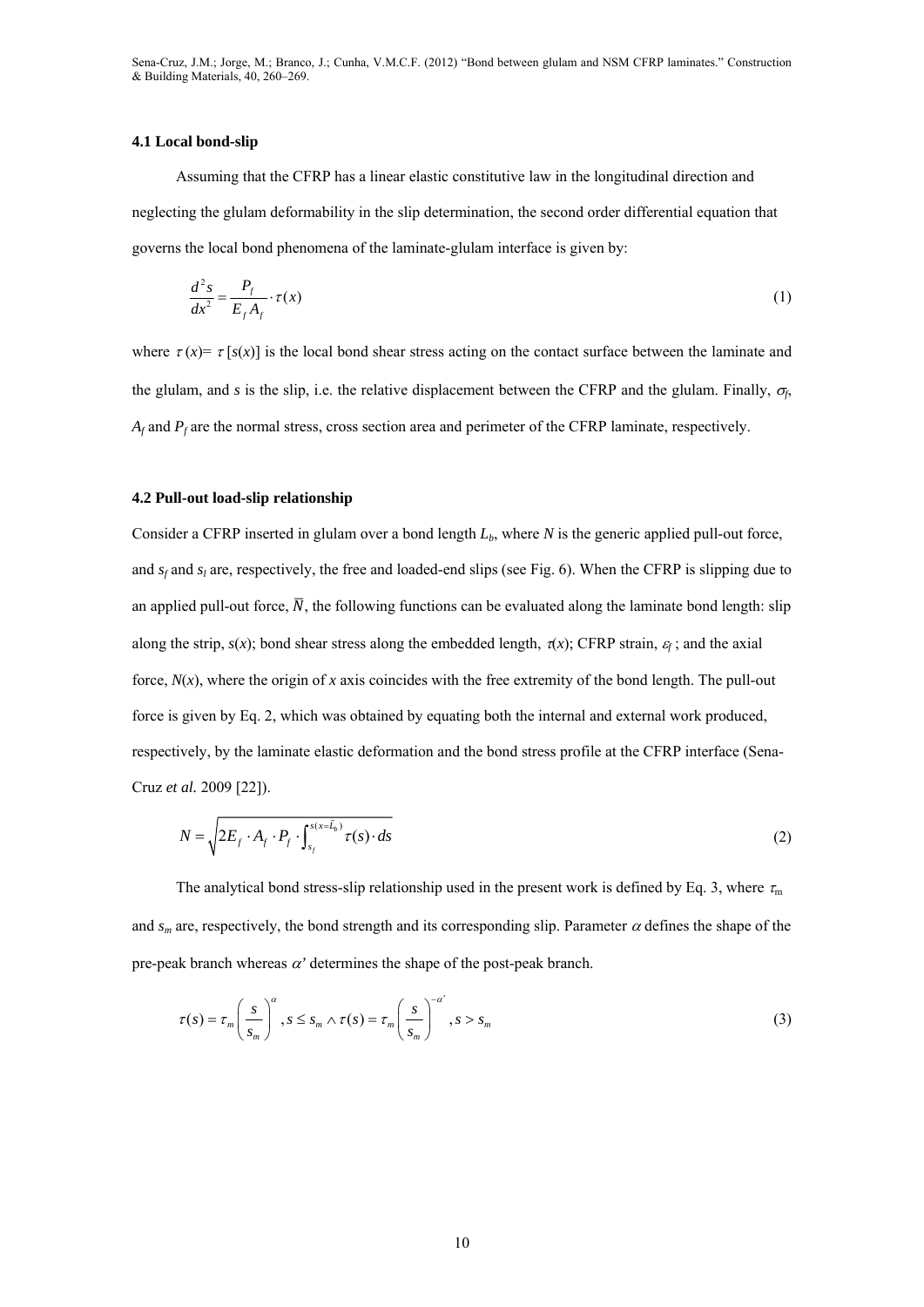#### **4.3 Numerical results**

The local bond stress-slip relationship for both the direct and bending series was calibrated from the correspondent average experimental pull-out load-slip curve. In this study was primarily intended to model the pull-out behaviour up to the maximum load. On the inverse analysis (IA) procedure, the search of  $\alpha$  and  $\alpha'$  of the local bond relationship was conducted within the interval [0, 1], whereas for  $\tau_m$  and  $s_m$ no boundaries were fixed. For the longitudinal elasticity modulus, the average values obtained on the mechanical characterization of the CFRP laminates were used (see also Section 2.2.2). For the geometrical properties, a cross-sectional area,  $A_f$ , of 28.0 mm<sup>2</sup> and a cross-sectional perimeter,  $P_f$ , of 42.8 mm were adopted.

The pull-out force *vs*. loaded-end slip  $(F_{\Gamma}s_l)$  curves, obtained by the numerical inverse analysis procedure and experimental tests, are compared in Fig. 7. It is possible to conclude that the implemented numerical strategy can predict with good accuracy the  $(F_f-s_i)$  curves. Tables 4 and 5 comprise the parameters of the local bond law defined in Eq. 3, which lead to the numerical  $(F_1-s)$  curves for the direct and bending pull-out tests, respectively. The local bond laws obtained by IA from the direct and beam pull-out tests are depicted in Fig. 8a and 8b, respectively. In general, the shape of the distinct local bond laws was quite similar, however a clear scale effect is observed on the laws correspondent to distinct embedded lengths. Tables 4 and 5, also include the normalized error, *Err*, of the numerical fitting procedure, defined as the difference between the numerical and experimental curves' area divided by the area underneath the experimental curve; the ratio between the maximum experimental pull-out load and the maximum numerical pull-out,  $F_{\text{fmax}}/F_{\text{fnum}}$ ; and the ratio between the loaded-end slip at  $F_{\text{fmax}}$  and the loaded-end slip at  $F_{\text{fnum}}$ ,  $s_{\text{fmax}}/s_{\text{fnum}}$ . In general, the obtained *Err* was relatively small with the exception of BPT\_Lb30 and BPT\_Lb180 series that exceeded 5 % (see Tables 4 and 5). The  $F_{\text{fmax}}/F_{\text{fnum}}$  ratio obtained is close to the unit, [0.973-1.087], except for series BPT\_Lb180 with a lower ratio of 0.876. Nevertheless, this shows the good accuracy on the estimation of the maximum pull-out load. On the other hand, the  $s_{\text{fmax}}/s_{\text{fnum}}$  ratio ranged from 0.902 to 1.172.

Analyzing the parameters of the local bond stress law obtained by inverse analysis, and included in Tables 4 and 5, the following main conclusions can be pointed out:

 It is not observed a clear trend for the bond length influence on the slip at maximum bond stress,  $s_m$ , for both the direct and beam pull-out tests;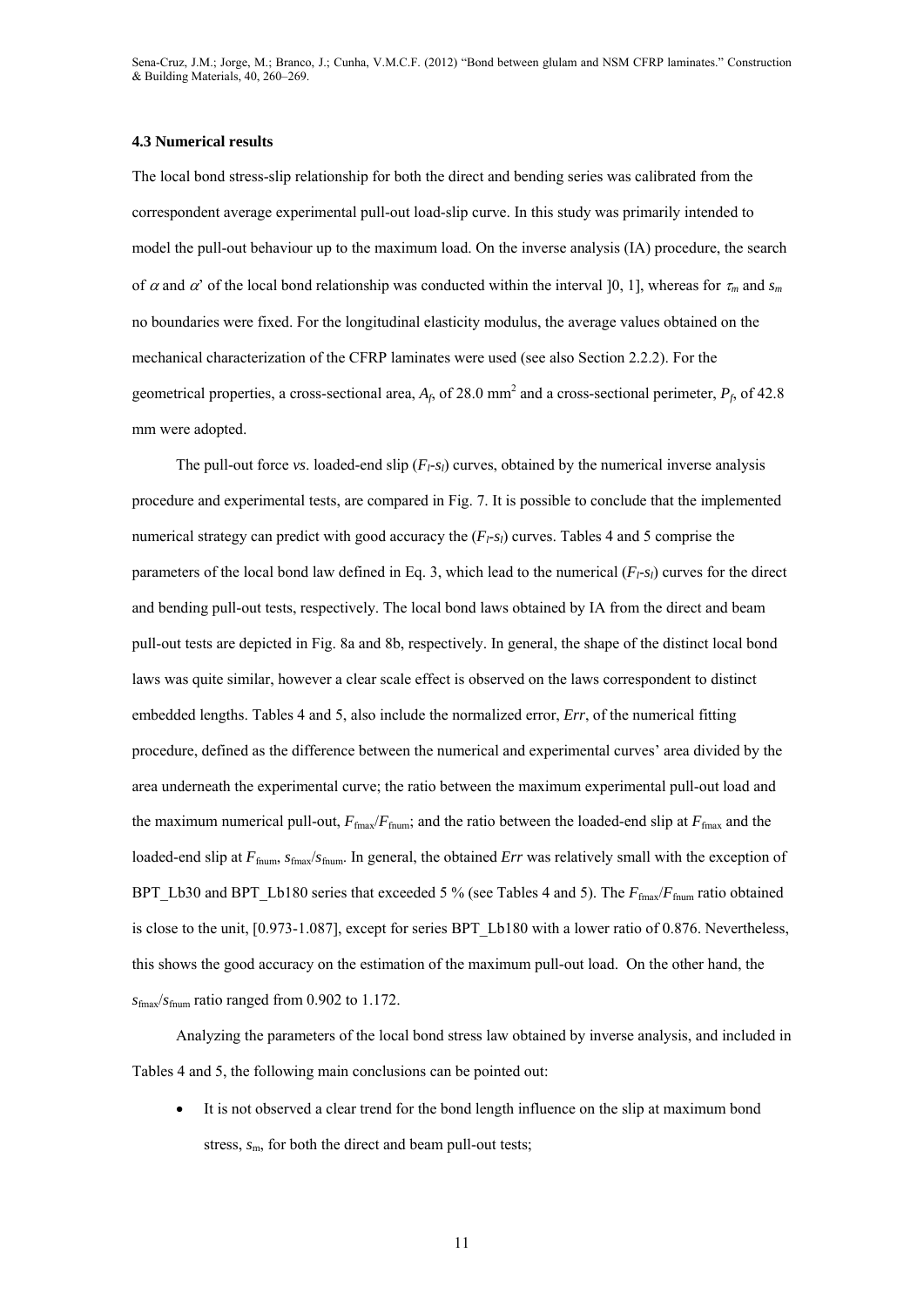- The maximum bond stress,  $\tau_m$ , decreases with the increase of the bond length, for both the direct and beam pull-out series. The  $\tau_{\rm m}$  obtained for the DPT and BPT series with the highest bond length (180 mm) is, respectively, 57.5 % and 57.1 % lower than for the smallest embedded length (30 mm). Moreover, higher values of  $\tau_{\rm m}$  were obtained for the BPT configuration. In average terms,  $\tau_{\rm m}$  obtained from beam pull-out tests was nearby 1.13 (CoV=5.3 %) times higher than the one obtained from the direct pull-out tests.
- For  $\alpha$  parameter, which defines the shape of the pre-peak branch, it was not visualized any clear trend with the embedded length. Nevertheless, the values of  $\alpha$  obtained from the simulation of direct pull-out tests where relatively higher than the ones obtained from the bending pull-out tests. An average value of 0.86 was obtained for the direct tests, whereas for the beam tests an average value of 0.66 was obtained. Notice that the allowed interval for parameter  $\alpha$  ranges from 0 to 1.0. Moreover, as  $\alpha$  tends to 1.0, the concavity of the pre-peak branch diminishes tending to a straight segment;
- No clear trend was observed for  $\alpha'$ . This was expected since  $\alpha'$  controls the shape of the postpeak branch bond law, which has more preponderance on the softening phase of the pull-out load – slip response. However, notice that  $\alpha'$  also influences the pull-out load–slip response up to the maximum load. In Fig. 9 is depicted the local bond stress  $\tau$  variation over the CFRP longitudinal embedded length (*x*) corresponding to the maximum pull-out load. It can be observed, for the maximum pull-out load, that at the loaded-end  $(x = 30, 60, 120$  or 180 mm) the local bond strength,  $\tau_{\rm m}$ , was already attained for a lower pull-out force.

Fig. 10 shows the bond length influence on the numerical average bond strength,  $\tau_{\text{av,num}}$ , and on the numerical bond strength,  $\tau_{m}$ . The values of  $\tau_{\text{av,num}}$ , which are included in Tables 4 and 5, were computed in a distinct fashion from the average bond strength  $\tau_{max,av1}$  and  $\tau_{max,av2}$  obtained from the experimental results. The procedure to calculate  $\tau_{av, num}$  was the following: *i*) for each series, at the maximum pull-out load was obtained the corresponding slip variation over the longitudinal embedded length,  $s(x)$ ; *ii*) the bond stress variation along the embedded length,  $\tau(x) = \tau[s(x)]$ , is determined adopting for the local bond law the parameters obtained from the inverse analysis; *iii*) the area under  $\tau(x)$  is computed; *iv*) finally  $\tau_{av,num}$  is obtained by dividing the area under  $\tau(x)$  diagram by the corresponding embedment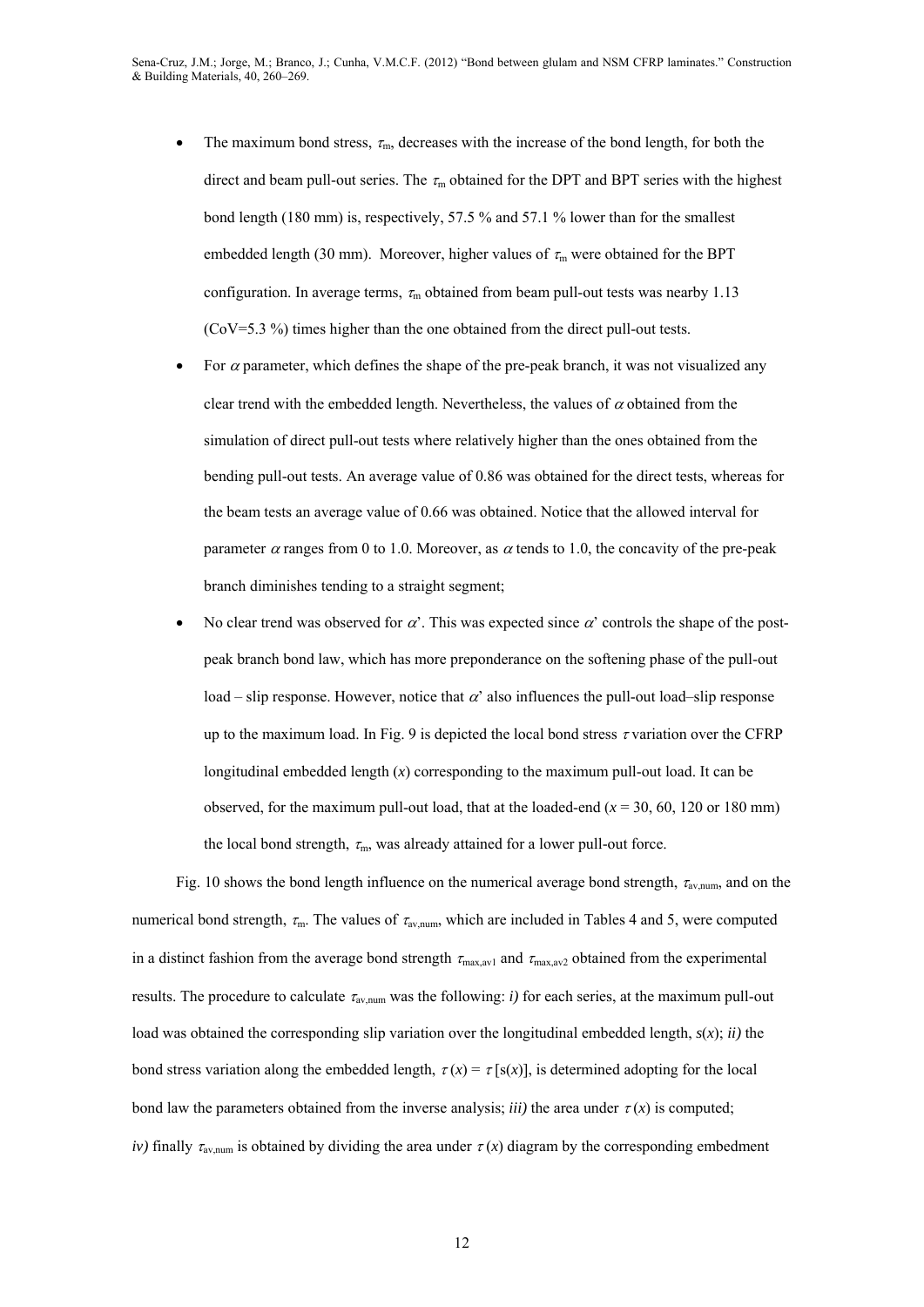length,  $L_b$ . In Fig. 9 are depicted  $\tau(x)$ ,  $s(x)$  and  $\tau_{\text{av,num}}$  obtained for both the direct and beam pull-out series with an embedded length of 60 mm.

The computed values of  $\tau_{av,num}$ , as expected, were smaller than the  $\tau_{m}$ . Moreover, in general, they were within or near the envelope of the average bond strength values at the CFRP/adhesive interface,  $\tau_{\text{max av1}}$ , see Fig. 10.

### **5. CONCLUSIONS**

This work presented an experimental study on bond characterization between CFRP laminates strips and glulam, using the near surface mounted (NSM) strengthening technique, through direct (DPT) and beam (BPT) pull-out tests. The bond length  $(L_b=30, 60, 120$  and 180 mm) and the test configuration type (DPT) and BPT) were the main variables studied.

The pull-out force  $(F_{lmax})$ , as well as the ratio between maximum pull-out force and the FRP strength ( $F_{\text{lmax}}$  / $F_{\text{fu}}$ ) have increased with  $L_{\text{b}}$ , up to  $L_{\text{b}}=120$  mm, keeping almost constant for a bond length of 180 mm.

The loaded and free-ends slips  $(s_1 \text{ and } s_f)$  have increased with the increment of  $L_{\rm b}$ .

In general, higher values of  $F_{\text{lmax}}$ ,  $\tau_{\text{av1}}$  and  $\tau_{\text{av2}}$  were obtained in the BPT series, whereas superior values of *s*l were registered on the DPT series. The better performance obtained with the beam pull-out test configuration can be explained by the favourable fact of the specimens being submitted to a flexural action yielding a superior resistance at the FRP/adhesive/glulam level.

The maximum  $F_{\text{lmax}}/F_{\text{fn}}$  ratio attained was about 45 % for the BPT series.

Failure modes included glulam shear failure, interfacial failure glulam/adhesive, interfacial failure FRP/adhesive, adhesive cracking and adhesive splitting.

Using a numerical approach, a local bond stress-slip relationship was obtained from the test results. The maximum bond stress used to define the local bond law was, however, found to be significantly dependent on the bond length.

## **ACKNOWLEDGEMENTS**

This work is supported by FEDER funds through the Operational Programme for Competitiveness Factors - COMPETE and National Funds through FCT – Portuguese Foundation for Science and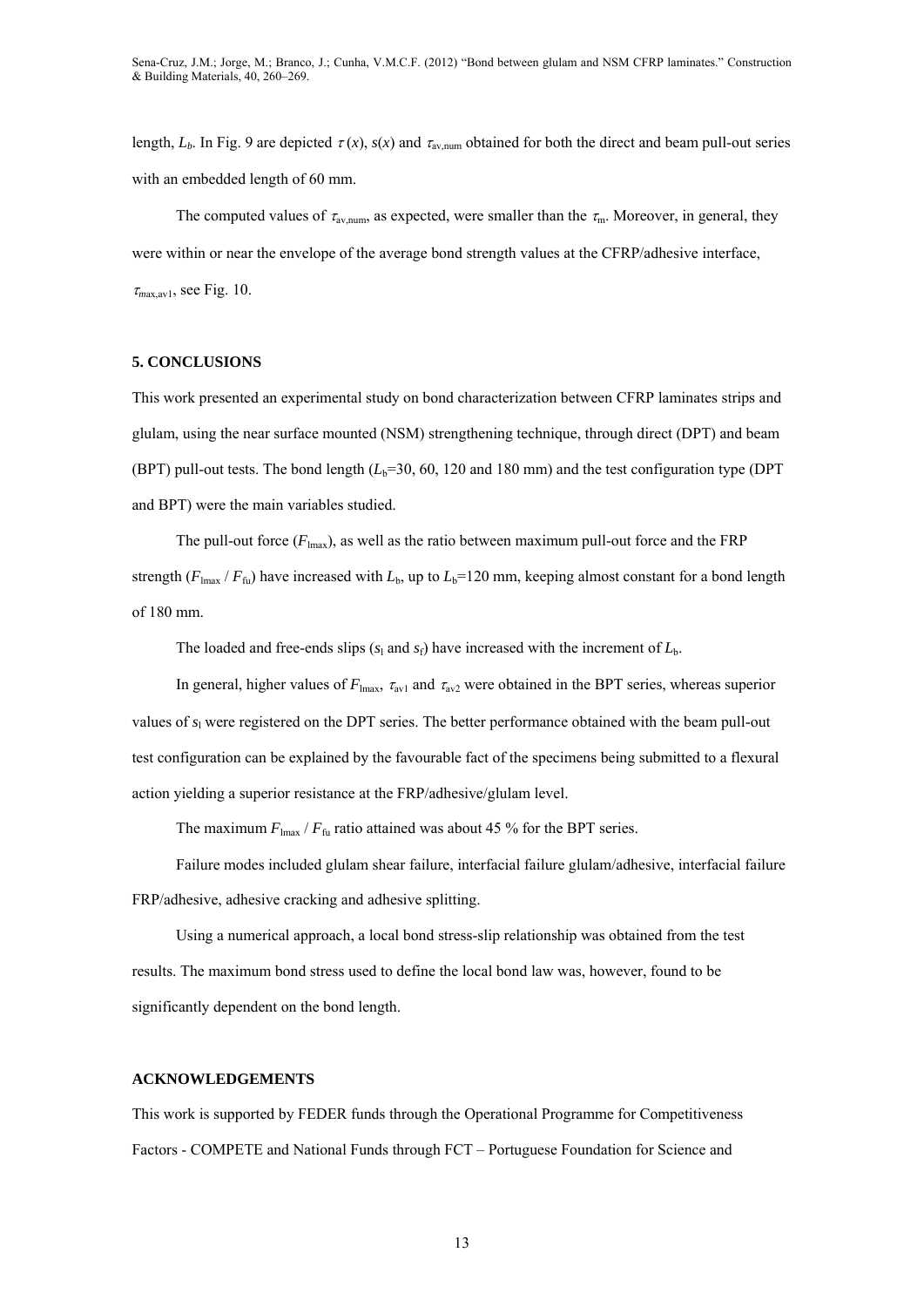Technology under the project PTDC/ECM/74337/2006. The authors also like to thank all the companies that have been involved supporting and contributing for the development of this study, mainly: S&P Clever Reinforcement Ibérica Lda., Portilame, MAPEI and Rothoblaas.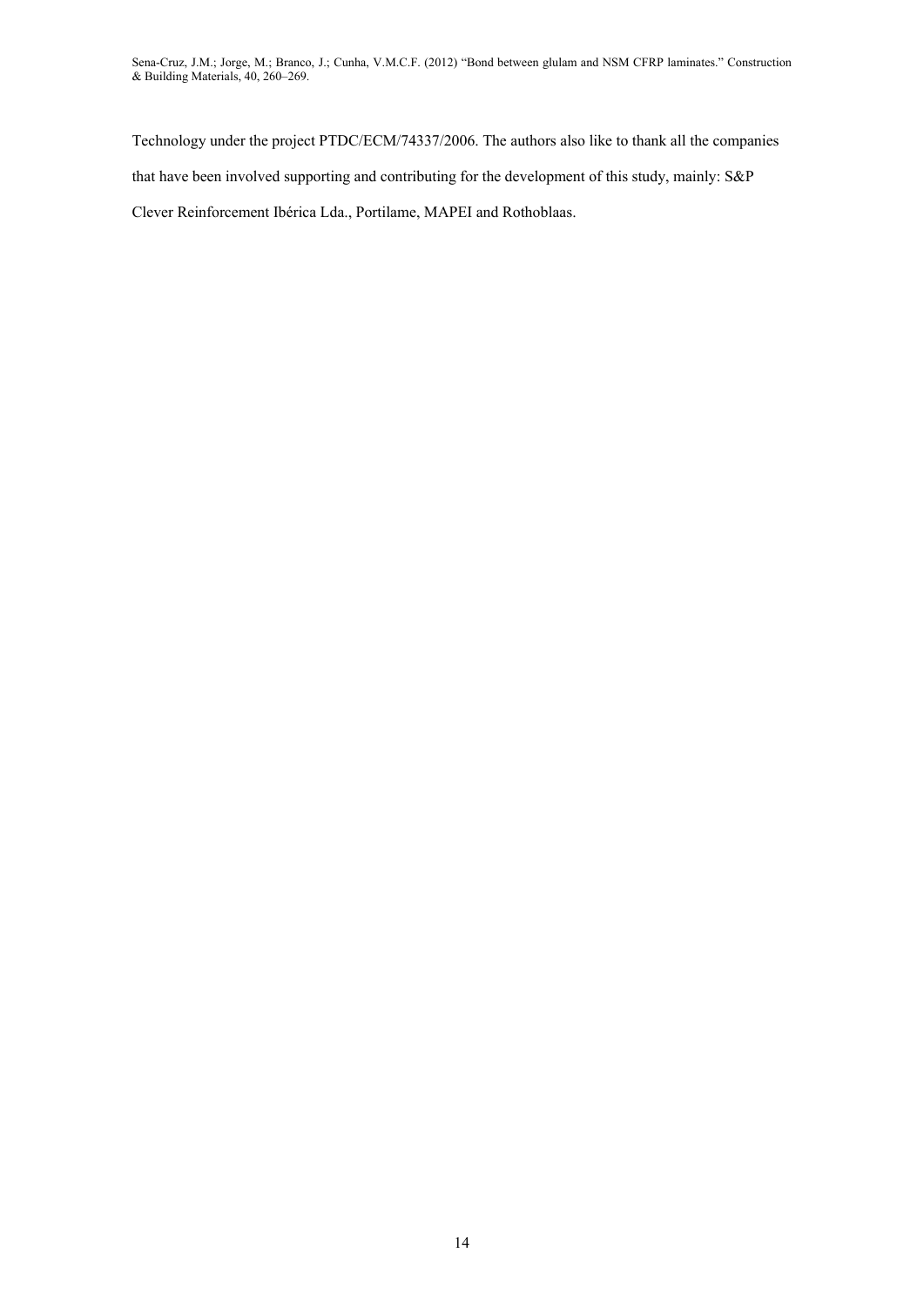### **REFERENCES**

- **1.** ACI 440.2R-08. Guide for the Design and Construction of Externally Bonded FRP Systems for Strengthening Concrete Structures. Reported by ACI Committee 440, American Concrete Institute, 2008, 80 pp.
- **2.** De Lorenzis L., Teng J.G. Near-surface mounted FRP reinforcement: An emerging technique for strengthening structures. Composites Part B 2007, 38(2):119-143.
- **3.** Borri A, Corradi M, Grazini A. A method for flexural reinforcement of old wood beams with CFRP materials. Composites: Part B 2005, 36, 143–153.
- **4.** Johnsson H, Blanksvärd T, Carolin A. Glulam members strengthened by carbon fibre reinforcement. Materials and Structures 2006, 40, 47–56.
- **5.** Ahmad Y. Bending behavior of timber beams strengthened using fiber reinforced polymer bars and plates. PhD Dissertation, Faculty of Civil Engineering, Technology University of Malaysia, 2010, 306 pp.
- **6.** NP EN 1194:1999. Timber structures. Glulam wood. Strength classes and determination of the characteristic values. Instituto Português da Qualidade, Lisbon, 2009. (in Portuguese)
- **7.** EN 408. Timber structures Structural timber and glued laminated timber. Determination of some physical and mechanical properties. European Committee for Standardization (CEN), 2003, 31 pp.
- **8.** ISO 3130. Wood Determination of moisture content for physical and mechanical tests. International Organization for Standardization (ISO), 1975.
- **9.** ISO 3131. Wood Determination of density for physical and mechanical tests" International Organization for Standardization (ISO), 1975.
- **10.** ISO 527-5. Plastics Determination of tensile properties Part 5: Test conditions for unidirectional fibre-reinforced plastic composites. International Organization for Standardization (ISO), 1997.
- **11.** ISO 527-2. Plastics Determination of tensile properties Part 2: Test conditions for molding and extrusion plastics. International Organization for Standardization (ISO), 1993.
- **12.** Barros JAO, Dias SJE, Lima JLT. Efficacy of CFRP-based techniques for the flexural and shear strengthening of concrete beams. Cement and Concrete Composites 2007, 29(3):203-217.
- **13.** Jorge MAP. Experimental behavior of glulam-FRP systems. MSc thesis, Department of Civil Engineering, University of Minho, 2010, 247 pp.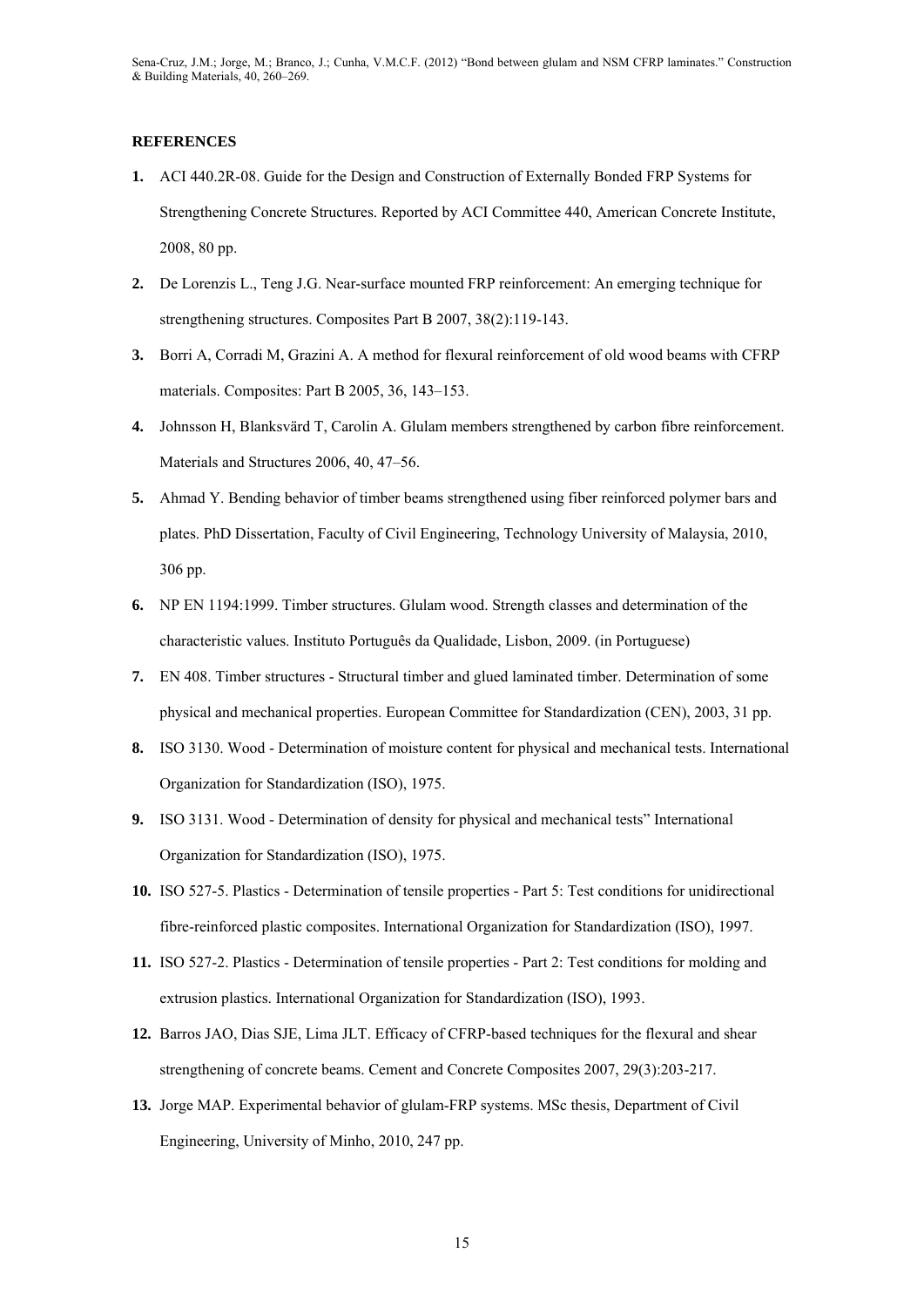- **14.** Sena-Cruz JM, Barros JAO. Modeling of bond between near-surface mounted CFRP laminate strips and concrete. Computers and Structures Journal 2004, 82:1513-1521.
- **15.** Sena-Cruz JM, Barros JAO. Bond Between Near-Surface Mounted Carbon-Fiber-Reinforced Polymer Laminate Strips and Concrete. Journal of Composites for Construction 2004, 8(6):519-527.
- **16.** Naaman AE, Namur GG, Alwan JM, Najm HS. Fiber pull-out and bond slip I: Analytical study. Structural Engineering 1990, 117(9):2769-2790.
- **17.** Sujivorakul C, Waas AM, Naaman A. Pull-out response of a smooth fiber with an end anchorage. Engineering Mechanics 2000, 126(9):986-993.
- **18.** Banholzer B, Brameshuber W, Jung W. Analytical simulation of pull-out tests the direct problem. Cement & Concrete Composites 2005, 27:93-101.
- **19.** Russo G, Zingone G, Romano F. Analytical solution for bond-slip of reinforcing bars in R.C. joints. Structural Engineering 1990, 116(2):336-355.
- **20.** Focacci F, Nanni A, Bakis C. Local bond-slip relationship for FRP reinforcement in concrete. Composites for Construction 2000, 4(1):24-31.
- **21.** Sena-Cruz JM, Barros JAO, Gettu R, Azevedo AFM. Bond behavior of near-surface mounted CFRP laminate strips under monotonic and cyclic loading. Composites for Construction 2006, 10(4):295- 303.
- **22.** Sena-Cruz JM, Cunha VMCF, Camões A, Barros JAO, Cruz P. Modeling of bond between galvanized steel rebars and concrete. In: Proceedings of Congreso de Métodos Numéricos en Ingeniería, CIMNE, Barcelona, Spain, 2009, 15 pp.
- **23.** Cunha, V.M.C.F., Barros J.A.O., Sena-Cruz J.M. Bond-slip mechanisms of hooked-end steel fibres in self-compacting concrete. Materials Science Forum 2008, 587-588:877-881.
- **24.** Cunha, V.M.C.F., Sena-Cruz, J.M., Barros, J. A. O. Pullout Behavior of Steel Fibers in Self-Compacting Concrete. ASCE Journal Materials in Civil Engineering 2008, 22(1):1-9.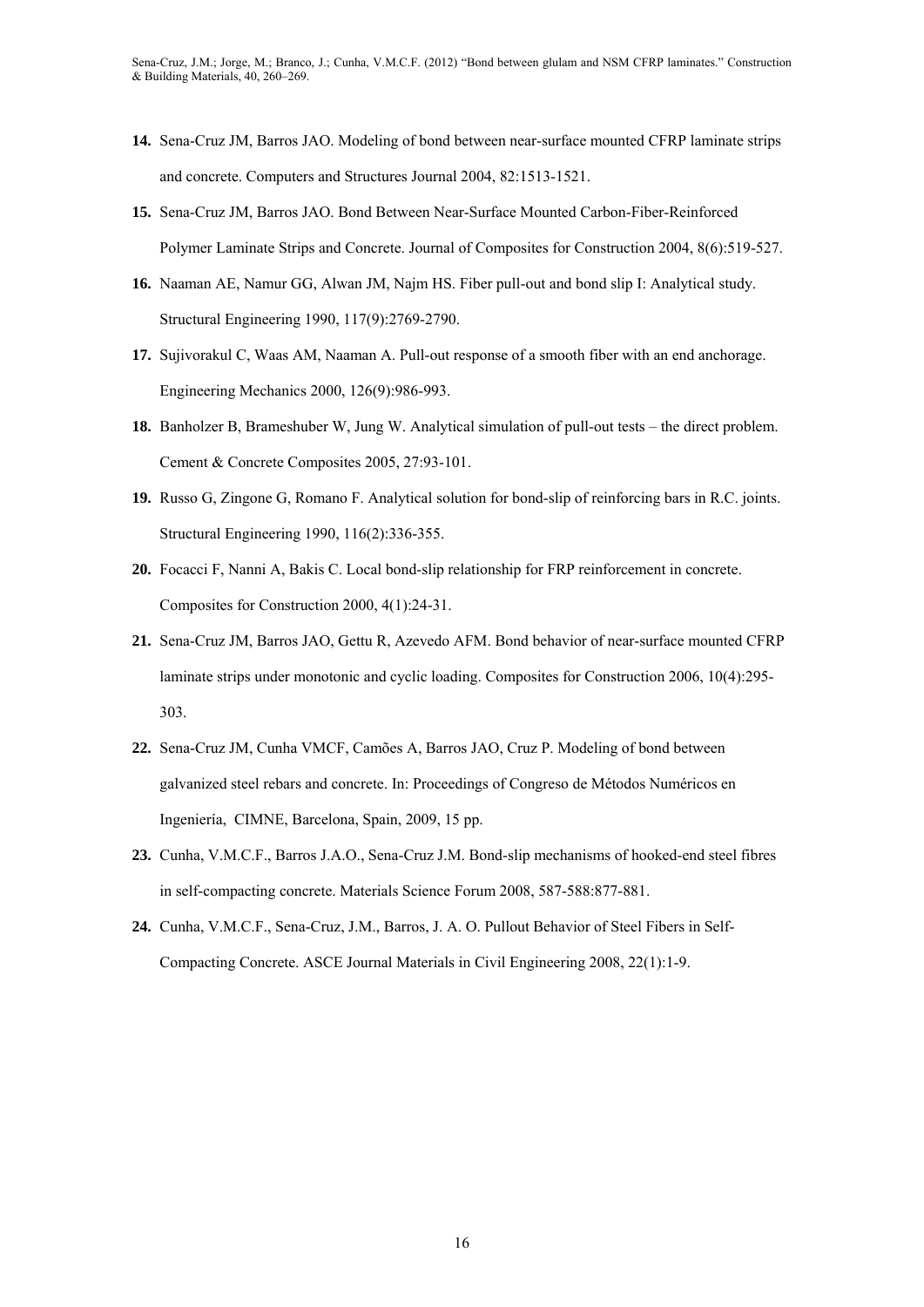# **TABLE CAPTIONS**

- **Table 1 –** Main results obtained on the direct pull-out tests, DPT (average values)
- **Table 2** Main results obtained on the beam pull-out tests, BPT (average values)
- **Table 3 –** Local bond stress–slip relationship parameters obtained from IA of the DPT
- **Table 4 –** Local bond stress–slip relationship parameters obtained from IA of the BPT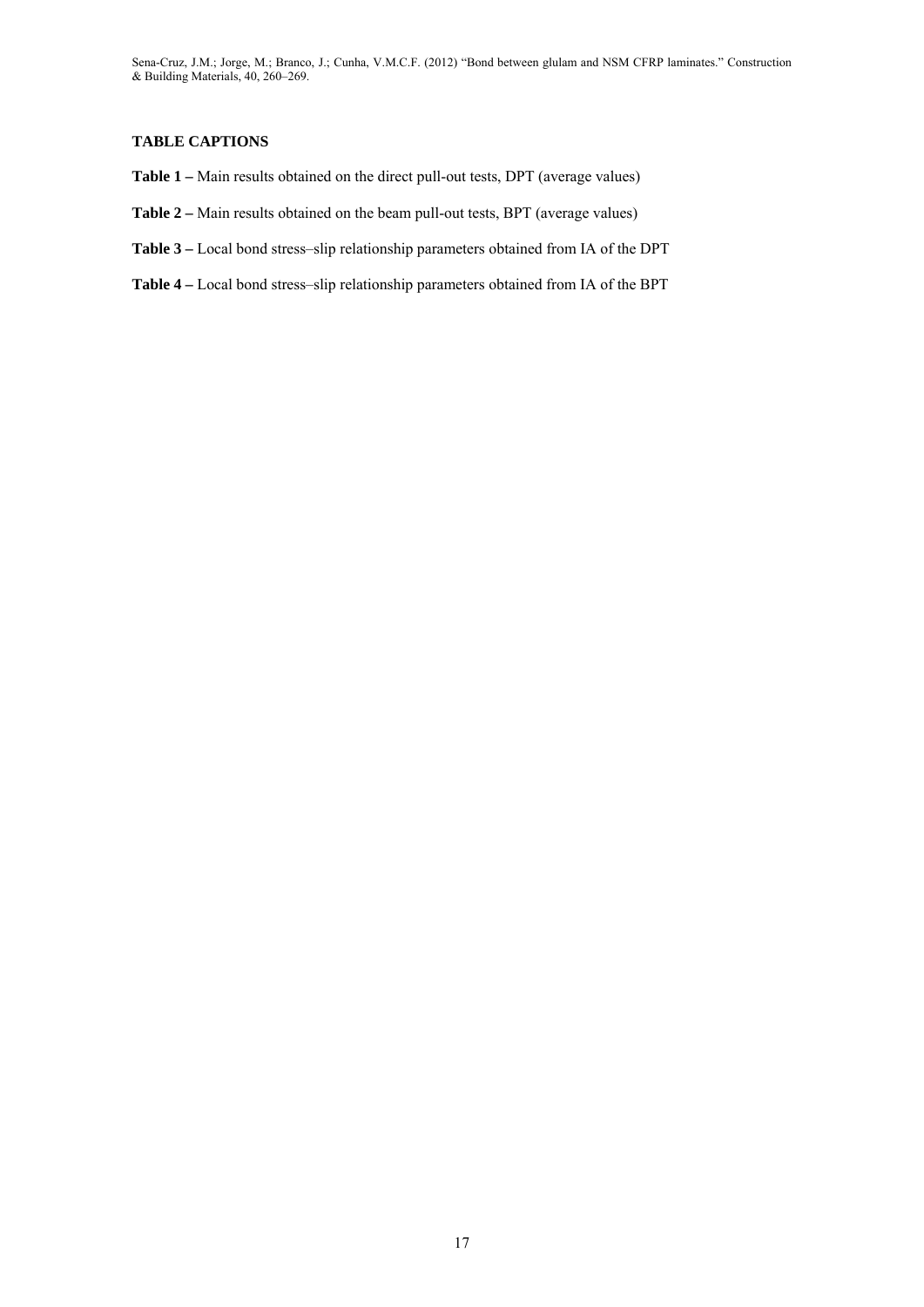| <b>Specimen</b>   | $F_{\text{fmax}}$<br>[kN] | $F_{\text{fmax}}/F_{\text{fu}}$<br>$\lceil\% \rceil$ | $\tau_{\rm max, av1}$<br>[MPa] | $\tau_{\rm max, av2}$<br>[MPa] | $s_{\rm{fmax}}$<br>[mm] | $s_{\rm lmax}$<br>$\lceil$ mm $\rceil$ | <b>Failure</b><br>mode |
|-------------------|---------------------------|------------------------------------------------------|--------------------------------|--------------------------------|-------------------------|----------------------------------------|------------------------|
| DPT Lb30 1        | 16.64                     | 20.82                                                | 12.96                          | 9.71                           | 0.239                   | 0.331                                  | GAI                    |
| DPT Lb30 2        | 14.05                     | 17.58                                                | 10.94                          | 8.20                           | 0.179                   | 0.208                                  | GAI                    |
| DPT Lb30 3        | 16.50                     | 20.64                                                | 12.85                          | 9.55                           | 0.253                   | 0.310                                  | GAI                    |
| DPT Lb30 4        | 16.46                     | 20.60                                                | 12.82                          | 9.53                           | 0.211                   | 0.384                                  | GAI+CR                 |
| DPT Lb30 5        | 17.12                     | 21.42                                                | 13.33                          | 9.96                           | 0.287                   | 0.430                                  | FAI                    |
| DPT Lb30 6        | 15.55                     | 19.04                                                | 11.85                          | 8.83                           | 0.175                   | 0.356                                  | GAI                    |
| DPT Lb30 7        | 15.28                     | 19.11                                                | 11.90                          | 8.99                           | 0.212                   | 0.289                                  | GAI                    |
| DPT_Lb30          | 15.90<br>$(6.8\%)$        | 19.89<br>$(6.8\%)$                                   | 12.38<br>$(6.8\%)$             | 9.25<br>$(6.6\%)$              | 0.22<br>$(18.1\%)$      | 0.33<br>$(21.3\%)$                     |                        |
| DPT Lb60 1        | 23.77                     | 29.73                                                | 9.25                           | 6.99                           | 0.278                   | 0.463                                  | FAI+CR                 |
| DPT Lb60 2        | 24.58                     | 30.75                                                | 9.57                           | 7.10                           | 0.254                   | 0.455                                  | FAI+CR                 |
| DPT Lb60 3        | 24.33                     | 30.44                                                | 9.47                           | 7.11                           | 0.410                   | 0.639                                  | FAI+CR                 |
| DPT Lb60 4        | 18.34                     | 22.95                                                | 7.14                           | 5.36                           | 0.357                   | 0.523                                  | FAI+CR                 |
| DPT Lb60 5        | 21.21                     | 26.53                                                | 8.26                           | 6.23                           | 0.216                   | 0.406                                  | GAI                    |
| <b>DPT</b> Lb60 6 | 22.35                     | 27.96                                                | 8.70                           | 6.53                           | 0.283                   | 0.432                                  | GAI                    |
| DPT Lb60 7        | 22.89                     | 28.63                                                | 8.91                           | 6.69                           | 0.262                   | 0.401                                  | FAI+CR                 |
| DPT_Lb60          | 22.49<br>$(9.7\%)$        | 28.14<br>$(9.7\%)$                                   | 8.76<br>$(9.7\%)$              | 6.57<br>$(9.5\%)$              | 0.29<br>$(22.6\%)$      | 0.47<br>$(17.6\%)$                     |                        |
| DPT Lb120 1       | 30.30                     | 37.90                                                | 5.90                           | 4.44                           | 0.949                   | 1.136                                  | FAI+SPL                |
| DPT Lb120 2       | 27.18                     | 34.00                                                | 5.29                           | 3.95                           | 0.448                   | 0.889                                  | GAI+SPL+CR             |
| DPT Lb120 3       | 30.95                     | 38.72                                                | 6.03                           | 4.52                           | 0.304                   | 0.797                                  | FAI+CR                 |
| DPT Lb120 4       | 36.62                     | 45.81                                                | 7.13                           | 5.34                           | 0.333                   | 0.894                                  | FAI+CR                 |
| DPT Lb120 5       | 31.09                     | 38.90                                                | 6.05                           | 4.54                           | 0.250                   | 0.671                                  | FAI+CR                 |
| DPT Lb120 6       | 26.61                     | 33.29                                                | 5.18                           | 3.91                           | 0.273                   | 0.675                                  | FAI+CR                 |
| DPT Lb120 7       | 25.43                     | 31.82                                                | 4.95                           | 3.73                           | 0.171                   | 0.581                                  | GAI+FAI                |
| DPT_Lb120         | 29.74<br>$(12.7\%)$       | 37.21<br>$(12.7\%)$                                  | 5.79<br>$(12.7\%)$             | 4.35<br>$(12.5\%)$             | 0.39<br>$(67.0\%)$      | 0.81<br>$(23.2\%)$                     |                        |
| DPT Lb180 1       | 29.79                     | 37.27                                                | 3.87                           | 2.91                           | 0.302                   | 0.681                                  | FAI+CR                 |
| DPT Lb180 2       | 26.04                     | 32.58                                                | 3.38                           | 2.55                           | 0.192                   | 0.776                                  | FAI+CR                 |
| DPT Lb180 3       | 27.17                     | 33.99                                                | 3.53                           | 2.61                           | 0.516                   | 0.862                                  | FAI+CR                 |
| DPT Lb180 4       | 30.43                     | 38.07                                                | 3.95                           | 2.95                           | 0.327                   | 0.897                                  | FAI+CR                 |
| DPT Lb180 5       | 30.09                     | 37.64                                                | 3.91                           | 2.93                           | 0.296                   | 0.562                                  | FAI+CR                 |
| DPT Lb180 6       | 28.08                     | 35.15                                                | 3.65                           | 2.74                           | 0.518                   | 0.915                                  | FAI+CR                 |
| DPT Lb180 7       | 26.52                     | 33.18                                                | 3.44                           | 2.59                           | 0.123                   | 0.737                                  | FAI+CR                 |
| DPT_Lb180         | 28.31<br>$(6.4\%)$        | 35.41<br>$(6.4\%)$                                   | 3.67<br>$(6.4\%)$              | 2.75<br>$(6.3\%)$              | 0.32<br>(46.0 %)        | 0.78<br>$(16.4\%)$                     |                        |

Table 1 – Main results obtained on the direct pull-out tests, DPT (average values)

Notes: FAI – interfacial failure FRP/adhesive; GAI – interfacial failure glulam/adhesive; SPL – adhesive splitting; GS – glulam shear failure; CR – adhesive cracking; FF – FRP failure; the values between parentheses are the corresponding coefficients of variation.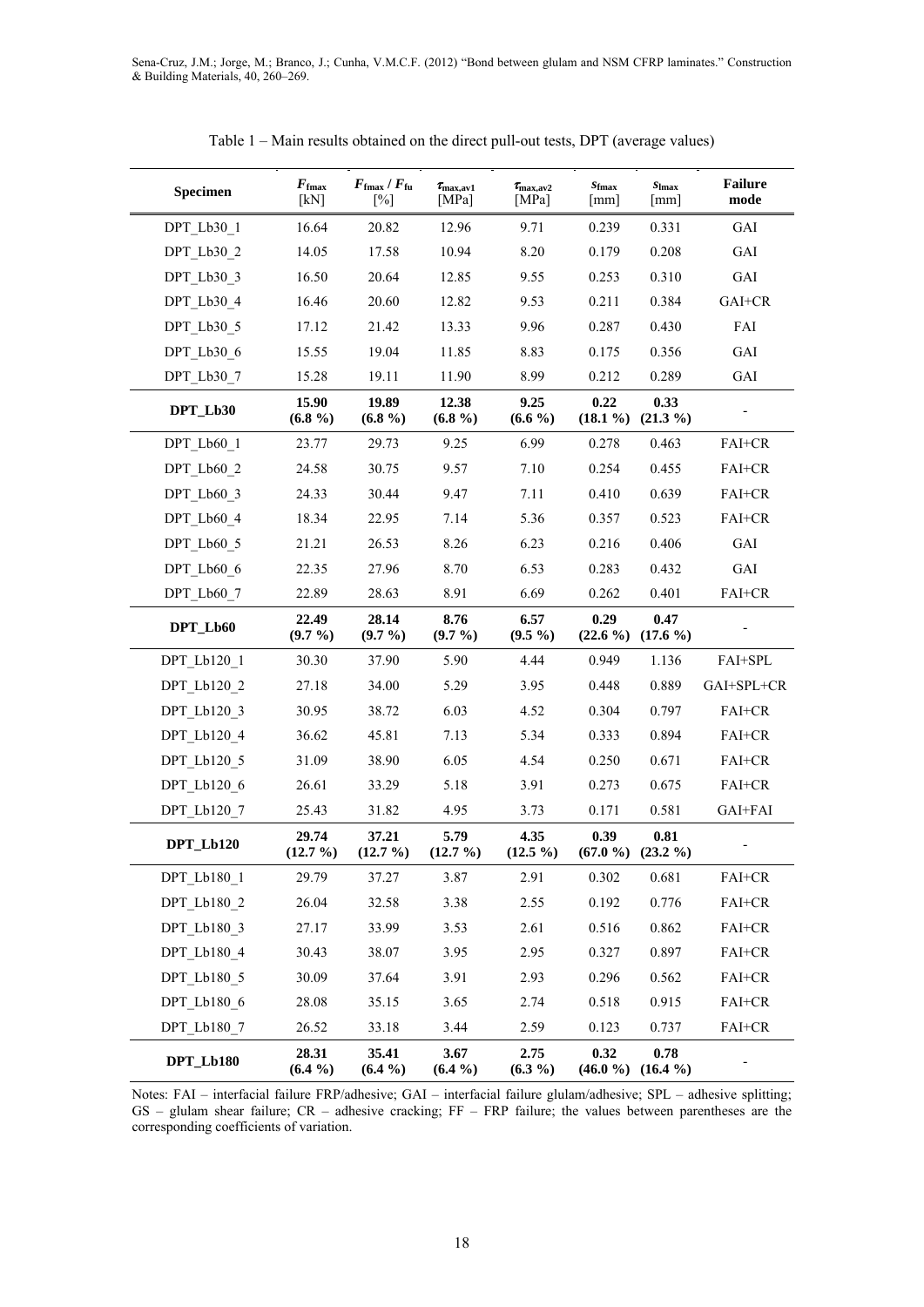| <b>Specimen</b>    | $F_{\text{fmax}}$<br>[kN] | $F_{\text{fmax}}/F_{\text{fu}}$<br>$[%]$ | $\tau_{\rm max, av1}$<br>[MPa] | $\tau_{\rm max, av2}$<br>[MPa] | $s_{\rm{fmax}}$<br>[mm] | $s_{\rm lmax}$<br>[mm] | <b>Failure mode</b> |  |
|--------------------|---------------------------|------------------------------------------|--------------------------------|--------------------------------|-------------------------|------------------------|---------------------|--|
| BPT Lb30 1         | 15.70                     | 21.1                                     | 12.08                          | 9.06                           | 0.259                   | 0.232                  | GAI+FAI+CR          |  |
| BPT Lb30 2         | 16.54                     | 22.2                                     | 12.71                          | 9.63                           | 0.201                   | 0.191                  | GAI+FAI+CR          |  |
| BPT Lb30 3         | 16.88                     | 22.7                                     | 12.98                          | 9.88                           | 0.184                   | 0.371                  | GAI+FAI+CR          |  |
| BPT_Lb30           | 16.37                     | 22.00                                    | 12.59                          | 9.52                           | 0.215                   | 0.265                  |                     |  |
|                    | $(3.7\%)$                 | $(3.7\%)$                                | $(3.7\% )$                     | $(4.4\%)$                      | $(18.3\%)$              | $(35.6\%)$             |                     |  |
| BPT Lb60 1         | 26.13                     | 35.1                                     | 10.05                          | 7.61                           | 0.155                   | 0.347                  | <b>GS</b>           |  |
| BPT Lb60 2         | 25.19                     | 33.8                                     | 9.69                           | 7.35                           | 0.183                   | 0.321                  | GAI+CR              |  |
| BPT Lb60 3         | 26.14                     | 35.1                                     | 10.05                          | 7.65                           | 0.430                   | 0.416                  | GAI+FAI+CR          |  |
| BPT_Lb60           | 25.82                     | 34.67                                    | 9.93                           | 7.54                           | 0.256                   | 0.361                  |                     |  |
|                    | $(2.1\%)$                 | $(2.2\%)$                                | $(2.1\%)$                      | $(2.2\%)$                      | $(59.1\%)$              | $(13.6\%)$             |                     |  |
| <b>BPT Lb120 1</b> | 32.63                     | 43.8                                     | 6.27                           | 4.78                           | 0.109                   | 0.827                  | GAI                 |  |
| <b>BPT Lb120 2</b> | 31.34                     | 42.1                                     | 6.03                           | 4.59                           | 0.090                   | 0.744                  | FAI+CR              |  |
| BPT Lb120 3        | 32.58                     | 43.7                                     | 6.26                           | 4.79                           | 0.086                   | 0.770                  | GS+FAI+CR           |  |
| BPT_Lb120          | 32.18                     | 43.20                                    | 6.19                           | 4.72                           | 0.095                   | 0.780                  |                     |  |
|                    | $(2.3\%)$                 | $(2.2\%)$                                | $(2.2\%)$                      | $(2.4\%)$                      | $(12.9\%)$              | $(5.4\%)$              |                     |  |
| <b>BPT Lb180 1</b> | 33.14                     | 44.5                                     | 4.25                           | 3.21                           | 0.029                   | 1.178                  | FAI+CR              |  |
| <b>BPT Lb180 2</b> | 32.96                     | 44.2                                     | 4.22                           | 3.22                           | 0.007                   | 0.828                  | GS+FAI+CR           |  |
| <b>BPT Lb180 3</b> | 33.82                     | 45.4                                     | 4.33                           | 3.25                           | 0.021                   | 0.783                  | GAI+FAI+CR          |  |
| BPT_Lb180          | 33.31                     | 44.70                                    | 4.27                           | 3.23                           | 0.019                   | 0.930                  |                     |  |
|                    | $(1.4\%)$                 | $(1.4\%)$                                | $(1.4\%)$                      | $(0.6\%)$                      | $(58.6\%)$              | $(23.3\%)$             |                     |  |

**Table 2** – Main results obtained on the beam pull-out tests, BPT (average values)

Notes: FAI – interfacial failure FRP/adhesive; GAI – interfacial failure glulam/adhesive; SPL – adhesive splitting; GS – glulam shear failure; CR – adhesive cracking; FF – FRP failure; the values between parentheses are the corresponding coefficients of variation.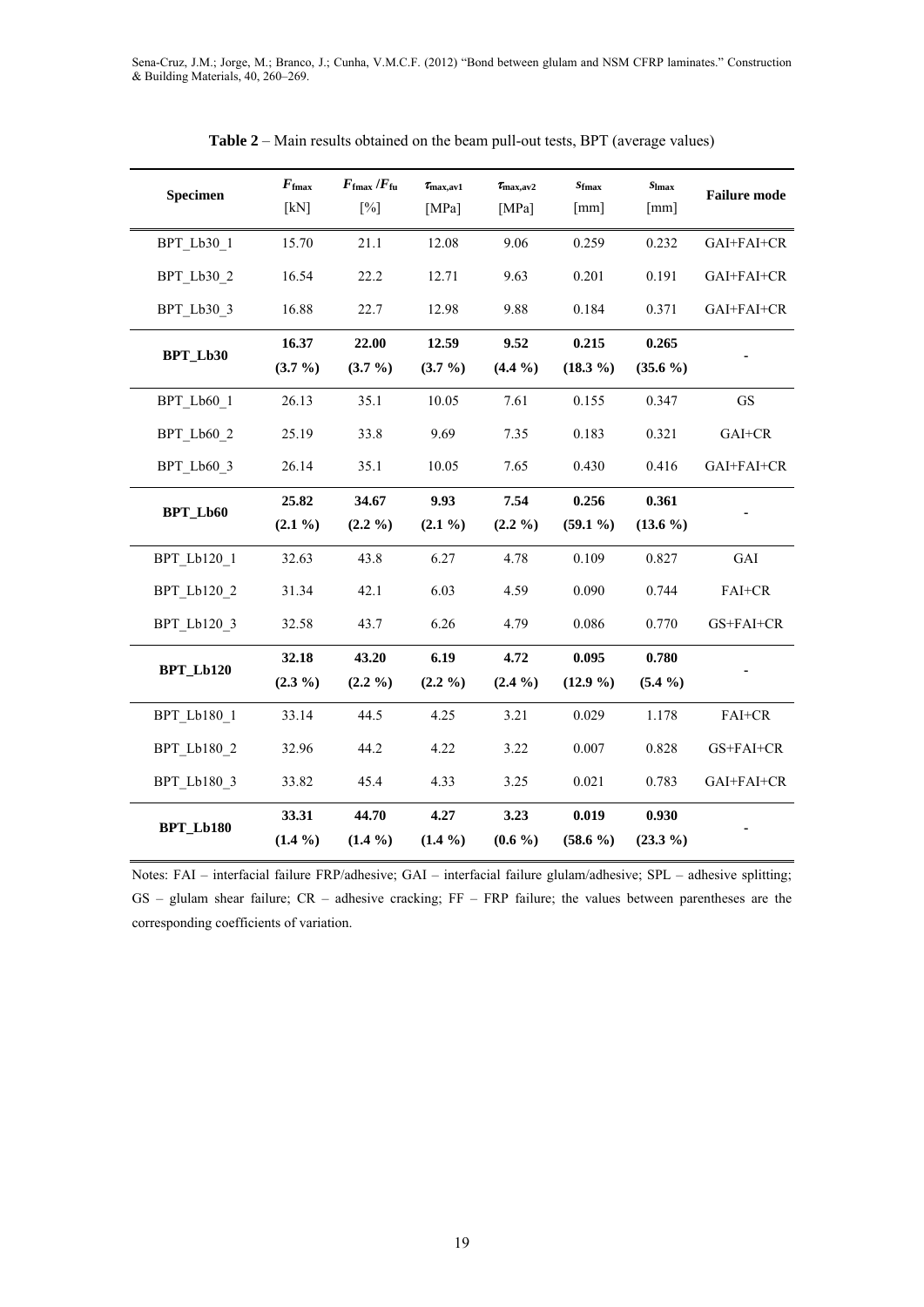| <b>Series</b> | $S_{\rm m}$        | $\tau_{\rm m}$ | $\alpha$  | $\alpha'$ | Err.   | $s_{\text{fmax}}/s_{\text{fnum}}$ | $F_{\text{fmax}}/F_{\text{fnum}}$ | $\tau_{\rm av, num}$ |
|---------------|--------------------|----------------|-----------|-----------|--------|-----------------------------------|-----------------------------------|----------------------|
|               | $\lceil mm \rceil$ | [MPa]          | $[\cdot]$ | $[\cdot]$ | $[\%]$ | $[\cdot]$                         | $[\cdot]$                         | [ $MPa$ ]            |
| DPT Lb30      | 0.28               | 11.65          | 0.90      | 0.11      | 2.1    | 1.187                             | 1.087                             | 11.57                |
| DPT Lb60      | 0.30               | 8.15           | 0.90      | 0.14      | 1.7    | 1.034                             | 1.031                             | 7.99                 |
| DPT Lb120     | 0.40               | 6.10           | 0.85      | 0.14      | 1.0    | 1.062                             | 1.019                             | 5.87                 |
| DPT Lb180     | 0.32               | 4.95           | 0.80      | 0.90      | 2.1    | 1.102                             | 0.989                             | 3.65                 |

**Table 3** – Local bond stress–slip relationship parameters obtained from IA of the DPT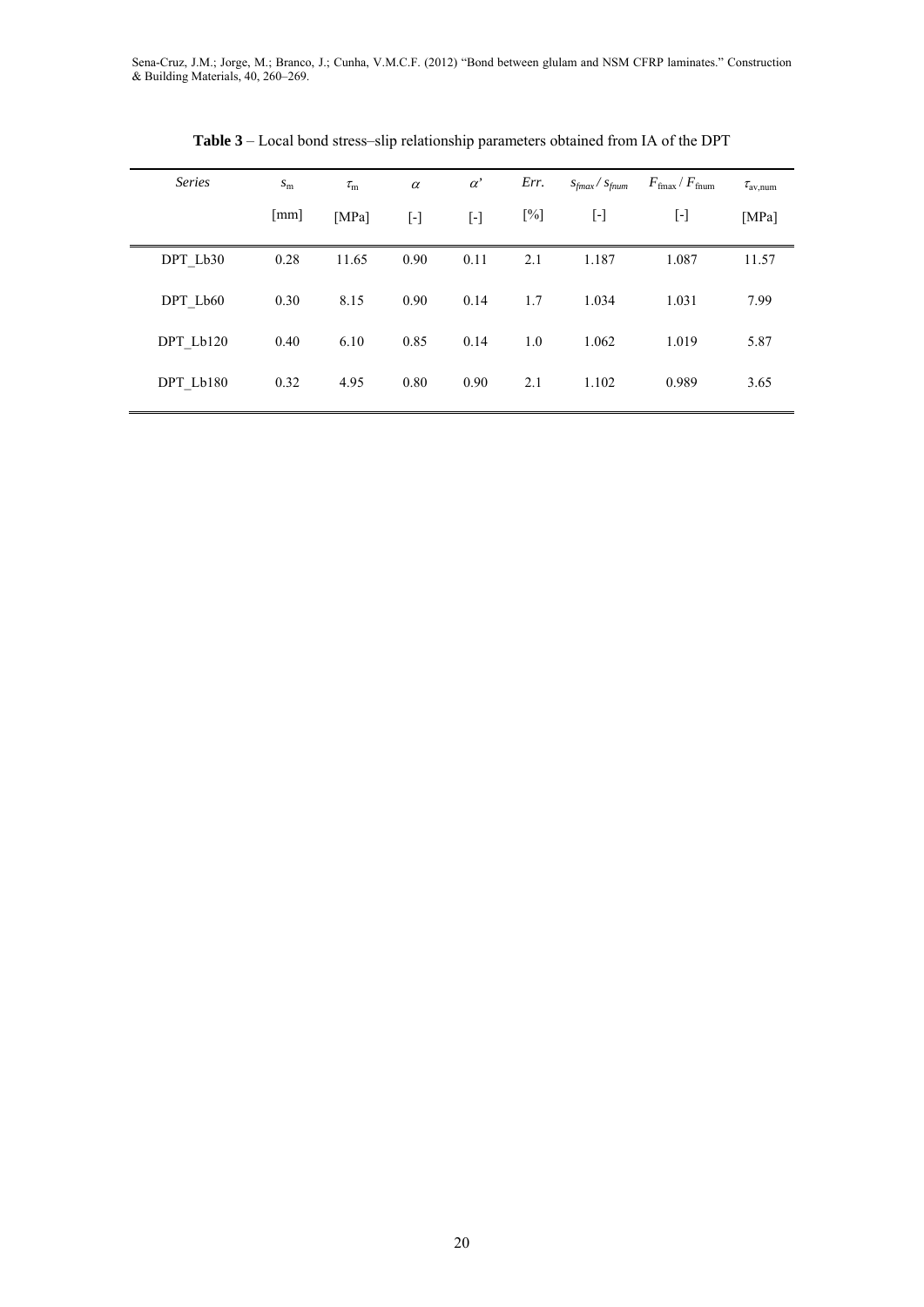| <b>Series</b> | $S_{\rm m}$<br>$\lceil$ mm $\rceil$ | $\tau_{\rm m}$<br>[MPa] | $\alpha$<br>$[$ | $\alpha'$<br>$[\cdot]$ | Err.<br>$[\%]$ | $s_{\text{fmax}}/s_{\text{fnum}}$<br>$[\cdot]$ | $F_{\text{fmax}}/F_{\text{fnum}}$<br>$\left[ \cdot \right]$ | $\tau_{\text{av},\text{num}}$<br>[MPa] |
|---------------|-------------------------------------|-------------------------|-----------------|------------------------|----------------|------------------------------------------------|-------------------------------------------------------------|----------------------------------------|
| BPT Lb30      | 0.16                                | 12.20                   | 0.94            | 0.14                   | 6.4            | 0.986                                          | 1.000                                                       | 12.59                                  |
| BPT Lb60      | 0.19                                | 9.90                    | 0.61            | 0.15                   | 2.2            | 1.172                                          | 1.063                                                       | 9.55                                   |
| BPT Lb120     | 0.25                                | 6.70                    | 0.44            | 0.16                   | 3.6            | 1.217                                          | 0.973                                                       | 6.29                                   |
| BPT Lb180     | 0.18                                | 5.45                    | 0.88            | 0.22                   | 5.5            | 0.902                                          | 0.876                                                       | 4.08                                   |

**Table 4** – Local bond stress–slip relationship parameters obtained from IA of the BPT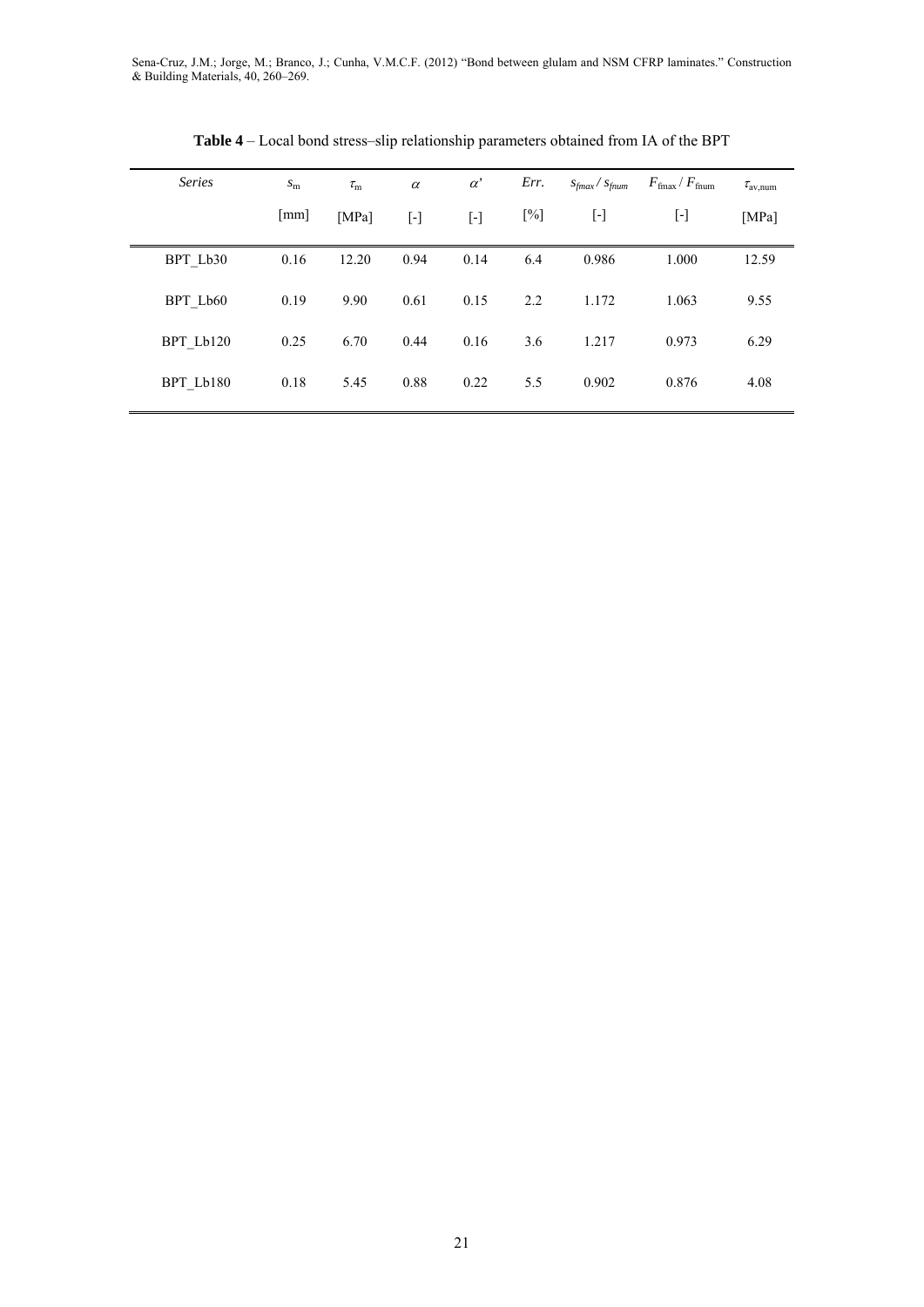## **FIGURE CAPTIONS**

**Fig. 1 –** Direct pull-out tests: (a) Specimen geometry and configuration; (b) Layout. Note: all dimensions are in millimetres.

**Fig. 2 –** Beam pull-out tests: (a) Specimen geometry and configuration; (b) Layout. Note: all dimensions are in millimetres.

**Fig. 3** – Pull-out force vs. loaded-end slip for the direct (a) and beam (b) pull-out tests (average curves).

**Fig. 4 –** Typical failure modes observed in the pull-out tests. Note: GAI – Glulam/adhesive interfacial

sliding; FAI – FRP/adhesive interfacial sliding; CR – adhesive cracking; SPL – adhesive splitting; GS – glulam shear failure.

**Fig. 5 –** Bond length influence on: (a) efficiency in terms of maximum load; (b) loaded-end slip; (c) average bond strength  $\tau_{\text{av1}}$ ; (d) average bond strength  $\tau_{\text{av2}}$ .

**Fig. 6** – Entities in the analytical model.

**Fig. 7** – Pull-out force vs. loaded-end slip relationships obtained by inverse analysis for the: (a) direct and (b) bending pull-out tests.

**Fig. 8** – Variation of the local bond with the embedded length  $(L_b)$  for: (a) direct and (b) beam pull-out tests.

**Fig. 9** – Bond length influence on the numerical average bond strength  $\tau_{av, num}$  and numerical bond strength  $\tau_{\rm m}$ .

**Fig. 10** – Variation of the bond stress,  $\tau$ , and slip, *s*, along the CFRP longitudinal embedded length (*x*) at the maximum pull-out load for the series: (a) DPT\_Lb60 and (b) BPT\_Lb60**.**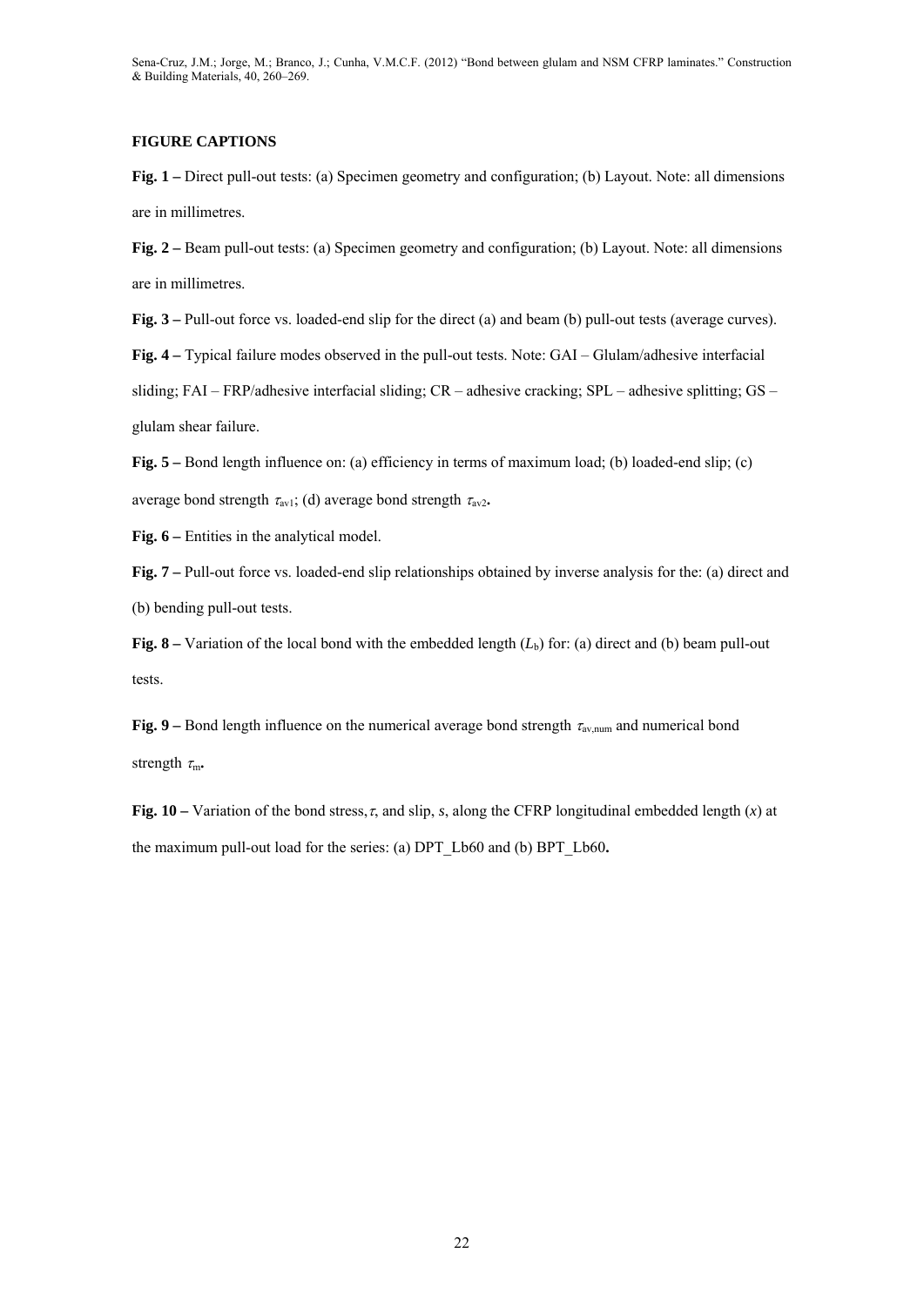

**Fig. 1:** Direct pull-out tests: (a) Specimen geometry and configuration; (b) Layout. Note: all dimensions

are in millimetres.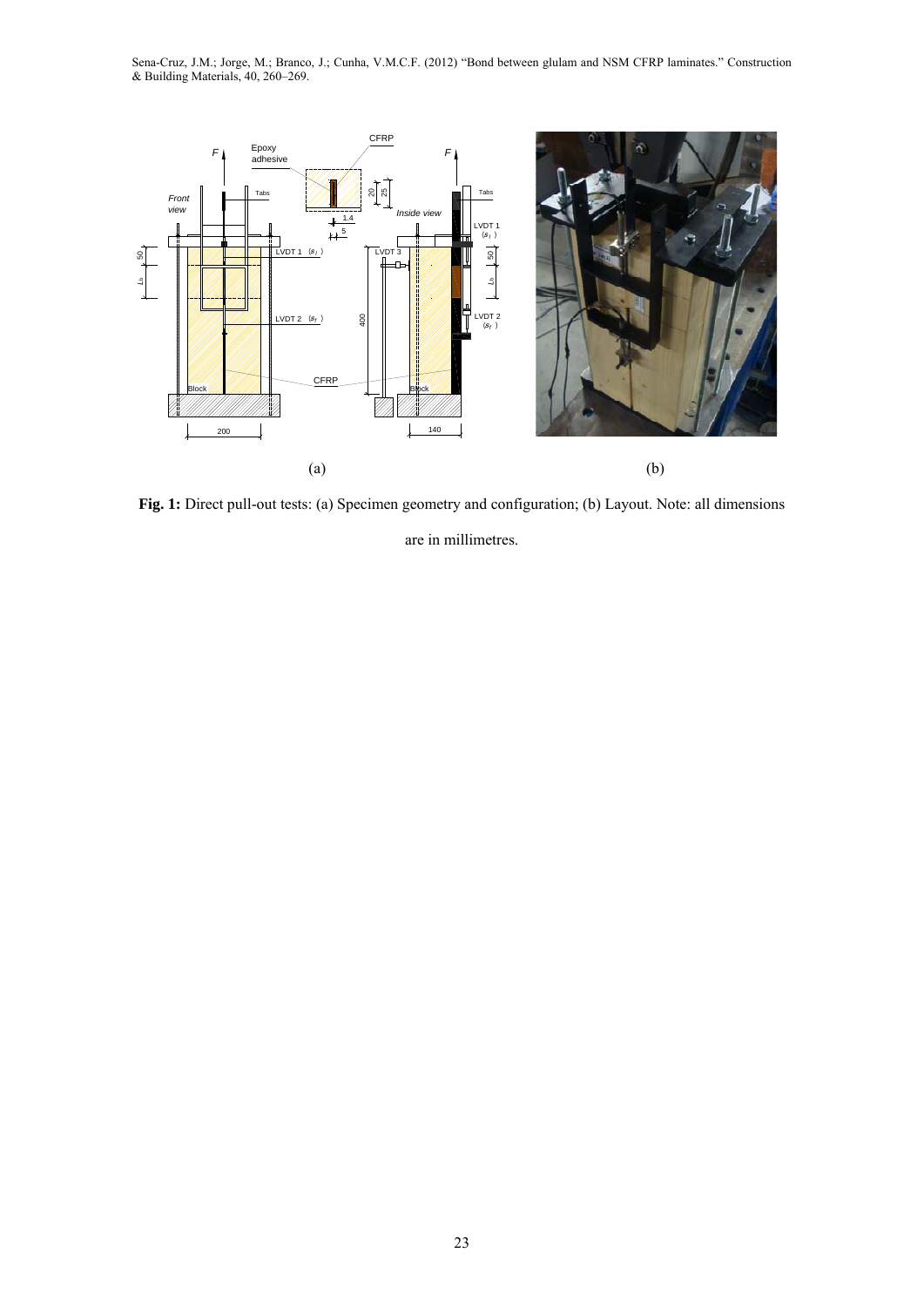

(a)



(b)

**Fig. 2:** Beam pull-out tests: (a) Specimen geometry and configuration; (b) Layout. Note: all dimensions

are in millimetres.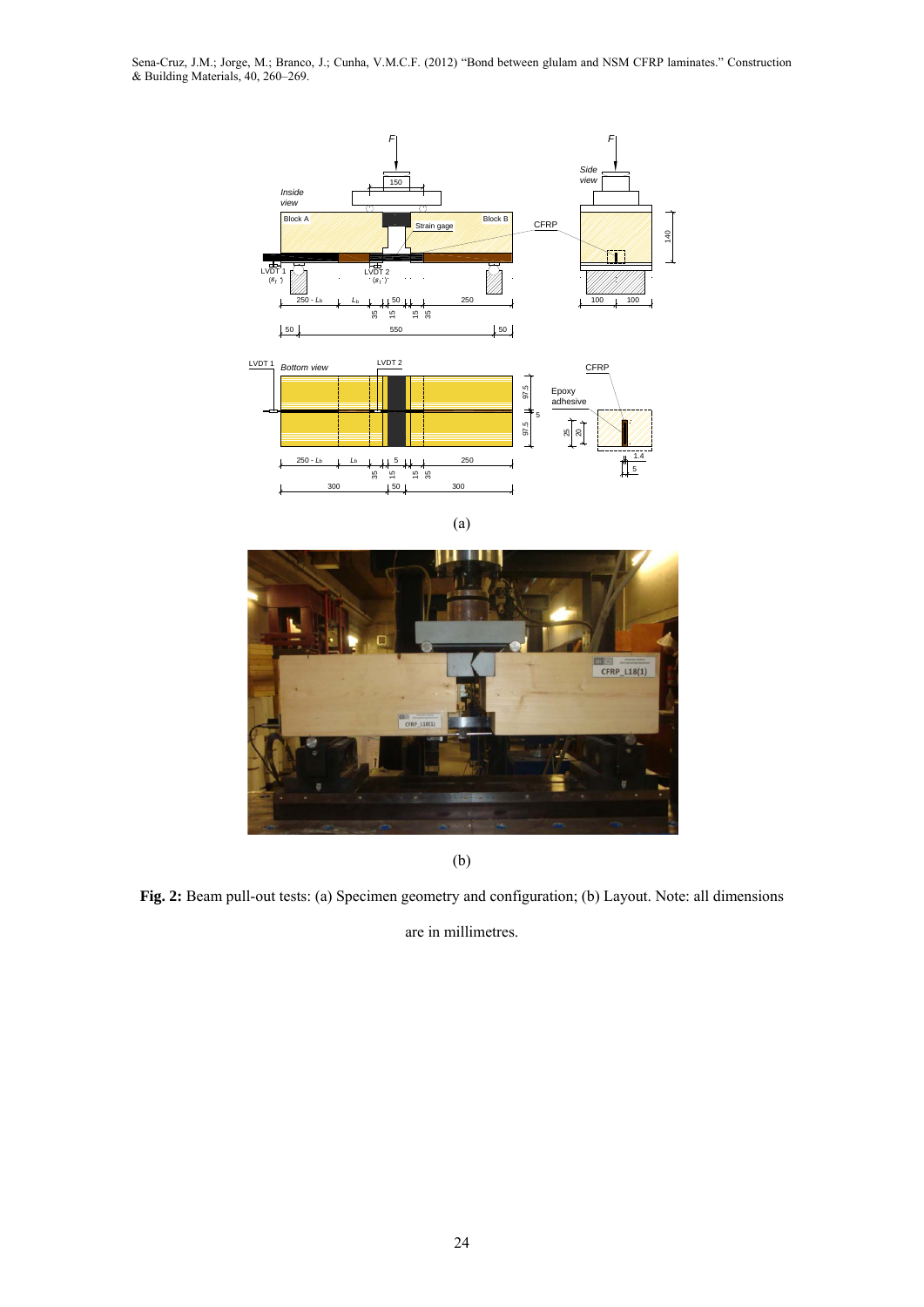

**Fig. 3** – Pull-out force *vs*. loaded-end slip for the direct (a) and beam (b) pull-out tests (average curves).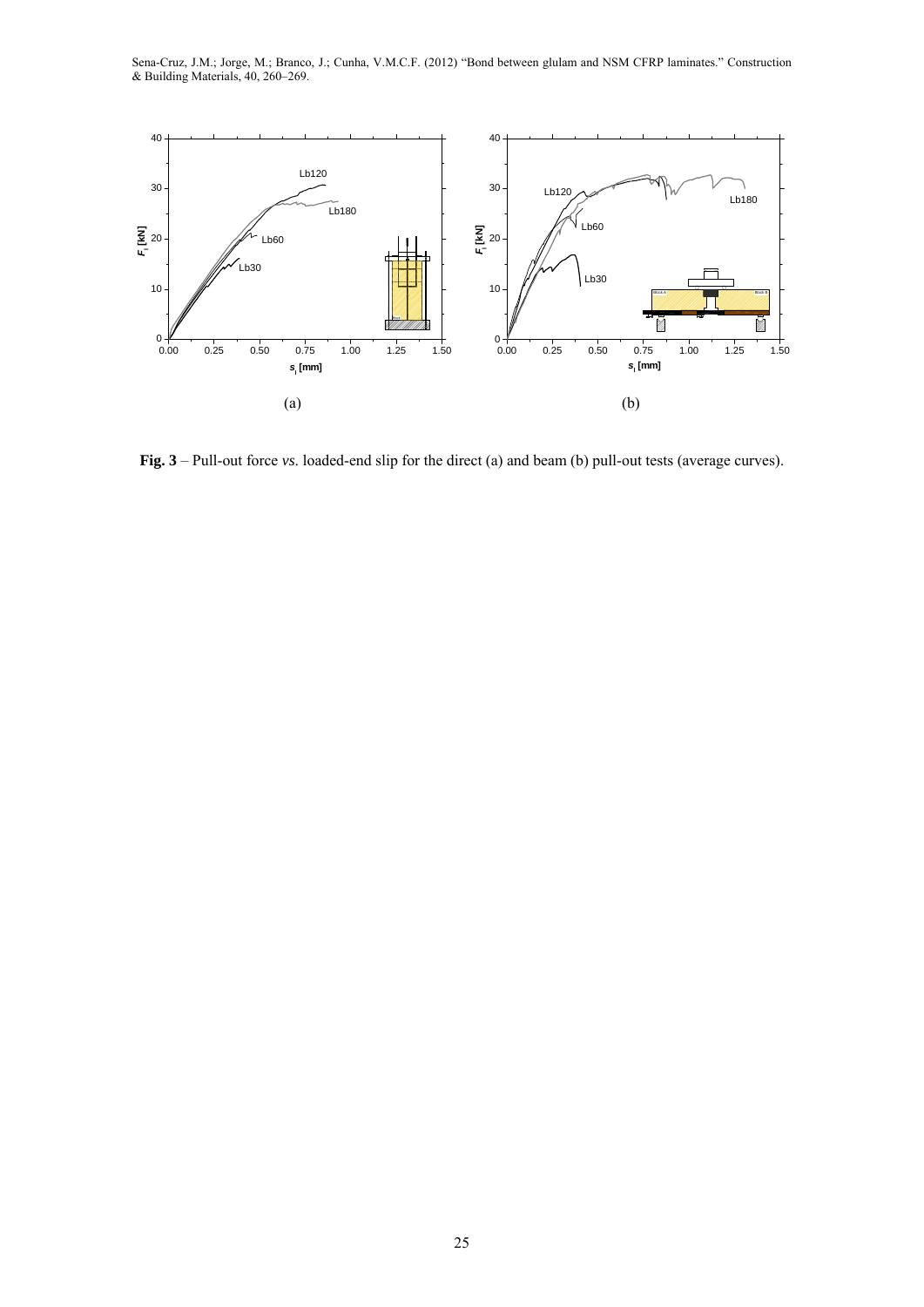

**Fig. 4 –** Typical failure modes observed in the pull-out tests. Note: GAI – Glulam/adhesive interfacial sliding; FAI – FRP/adhesive interfacial sliding; CR – adhesive cracking; SPL – adhesive splitting; GS – glulam shear failure.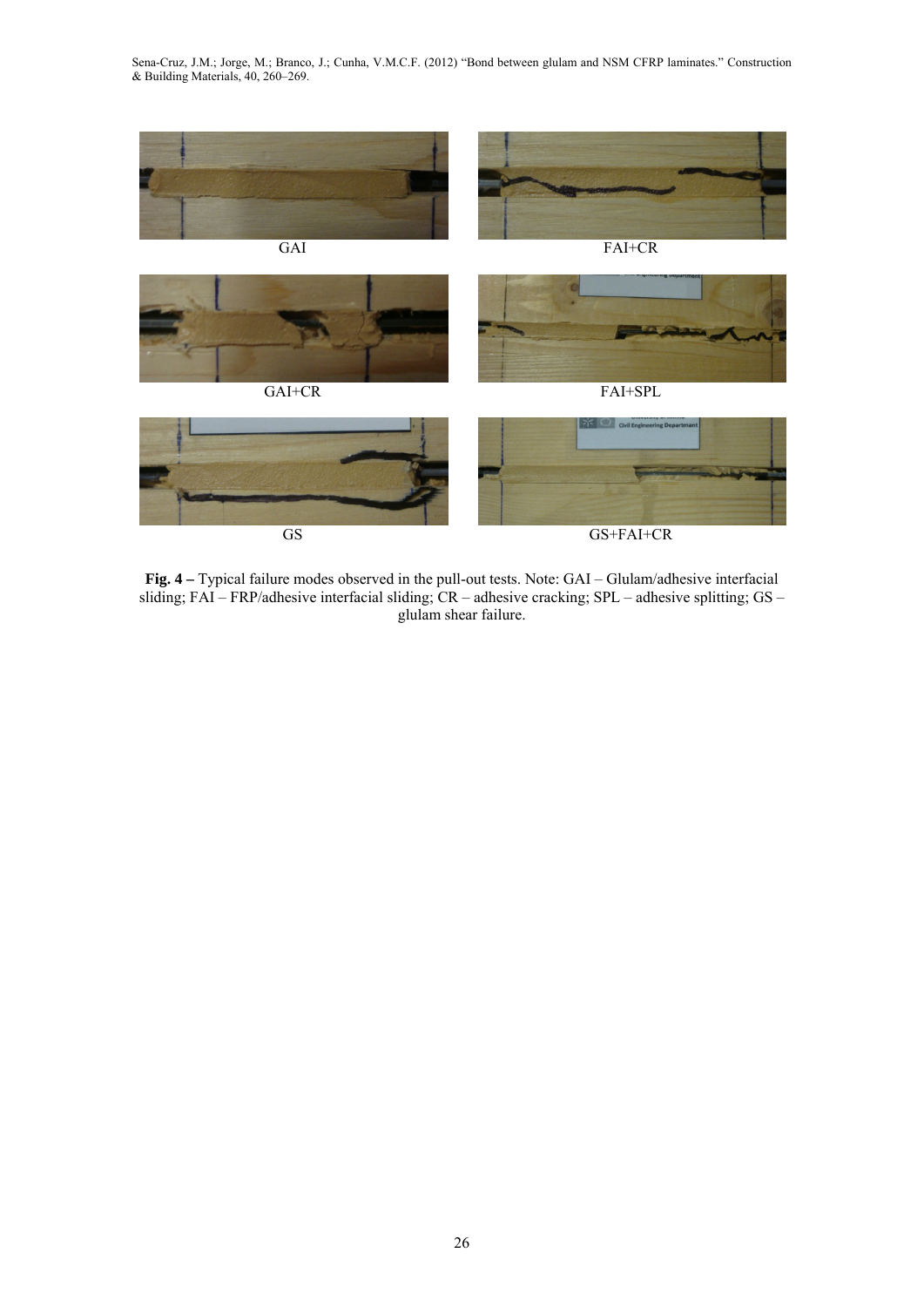

**Fig. 5 –** Bond length influence on: (a) efficiency in terms of maximum load; (b) loaded-end slip; (c) average bond strength  $\tau_{\text{av1}}$ ; (d) average bond strength  $\tau_{\text{av2}}$ .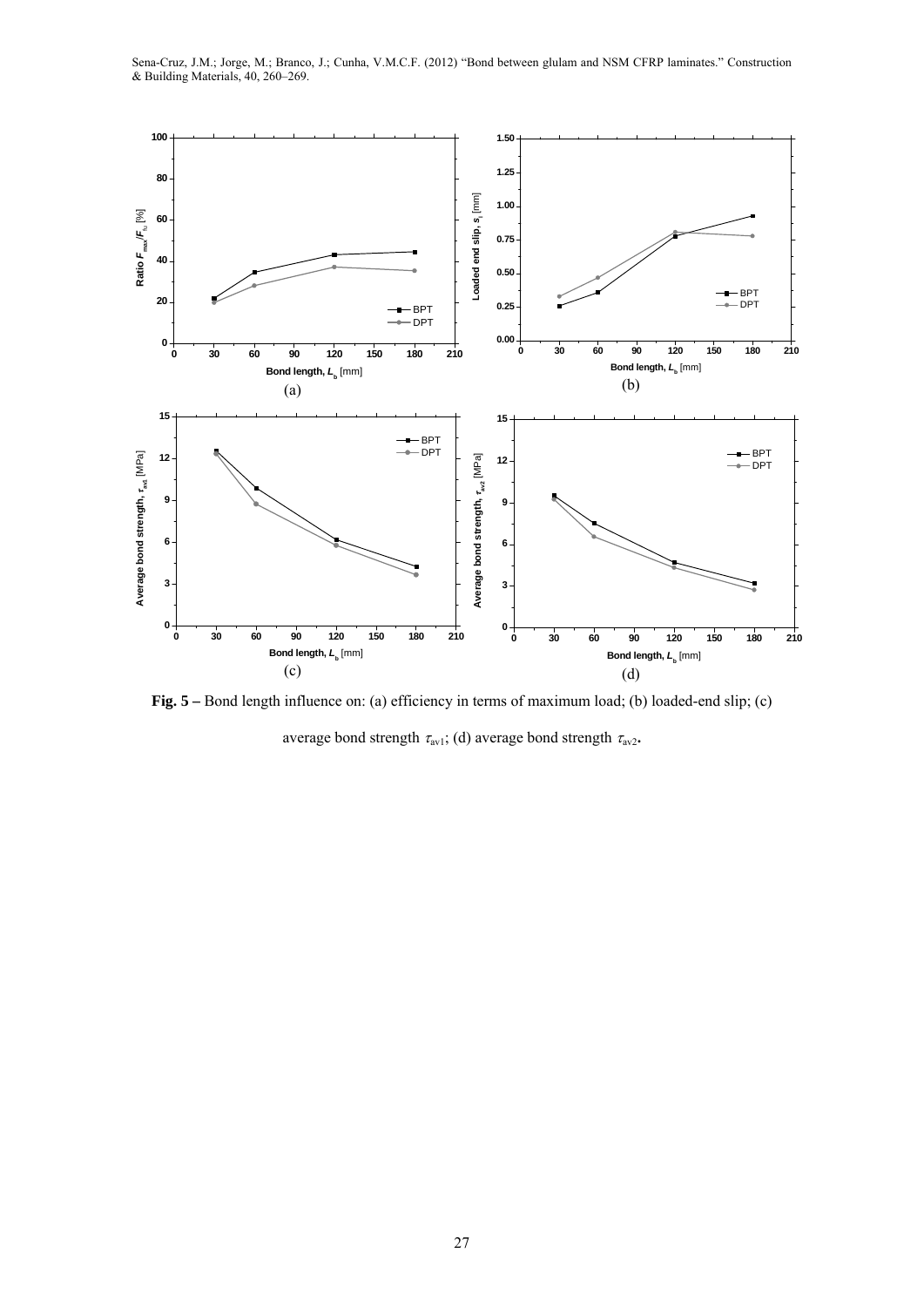

**Fig. 6** – Entities in the analytical model.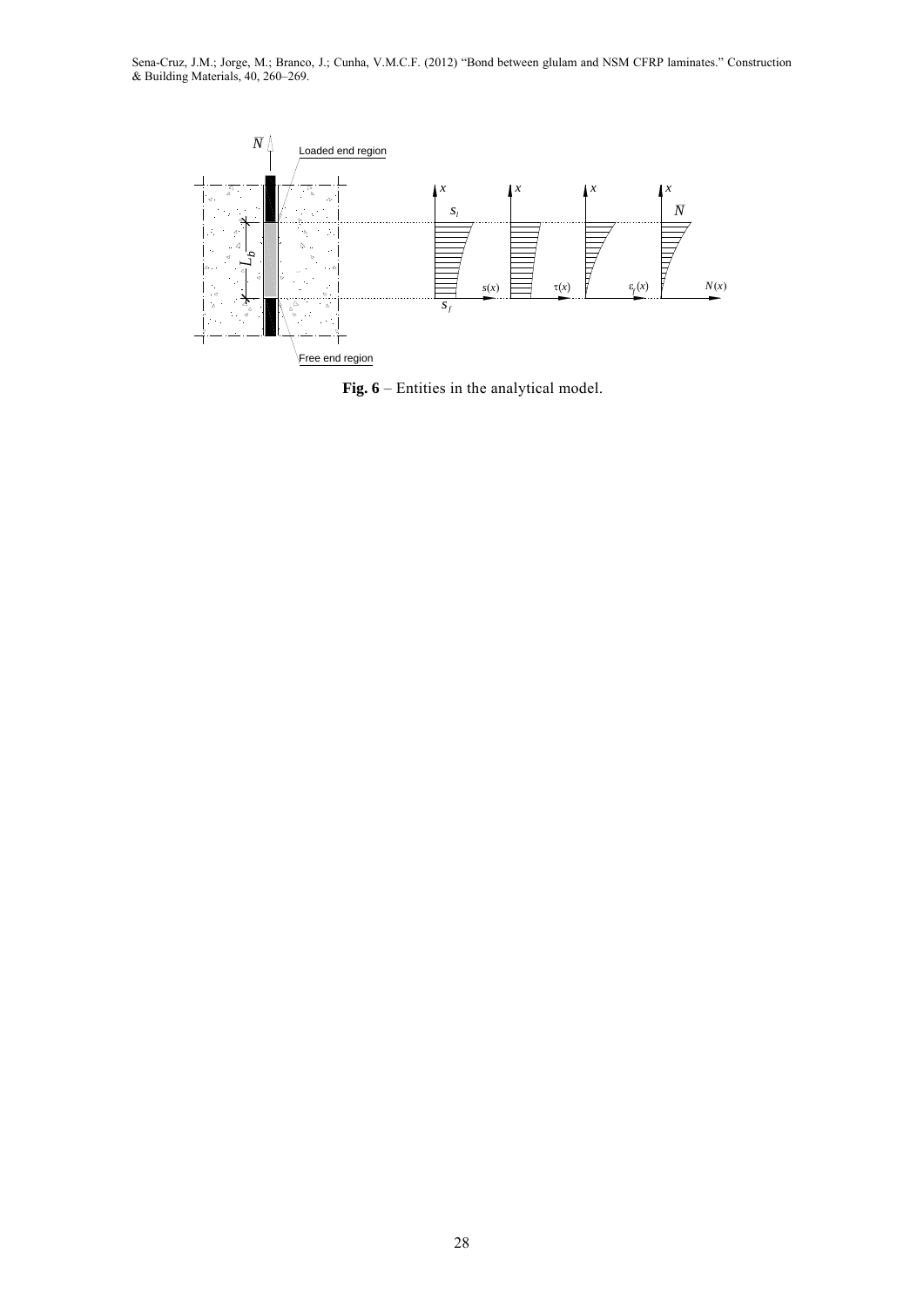

**Fig. 7** – Pull-out force *vs*. loaded-end slip relationships obtained by inverse analysis for the: (a) direct and (b) beam pull-out tests.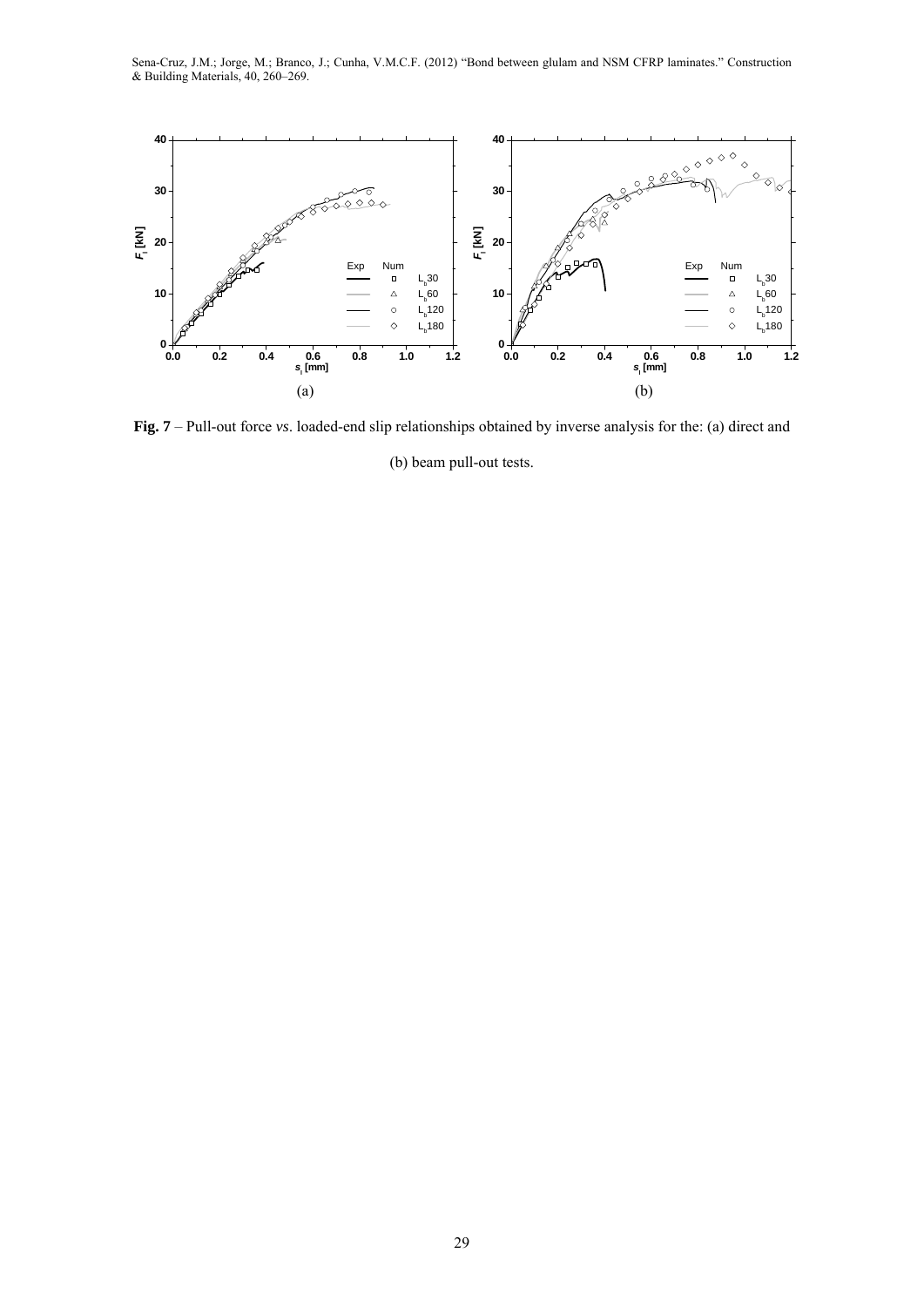

**Fig. 8** – Variation of the local bond with the embedded length  $(L_b)$  for: (a) direct and (b) beam pull-out

tests.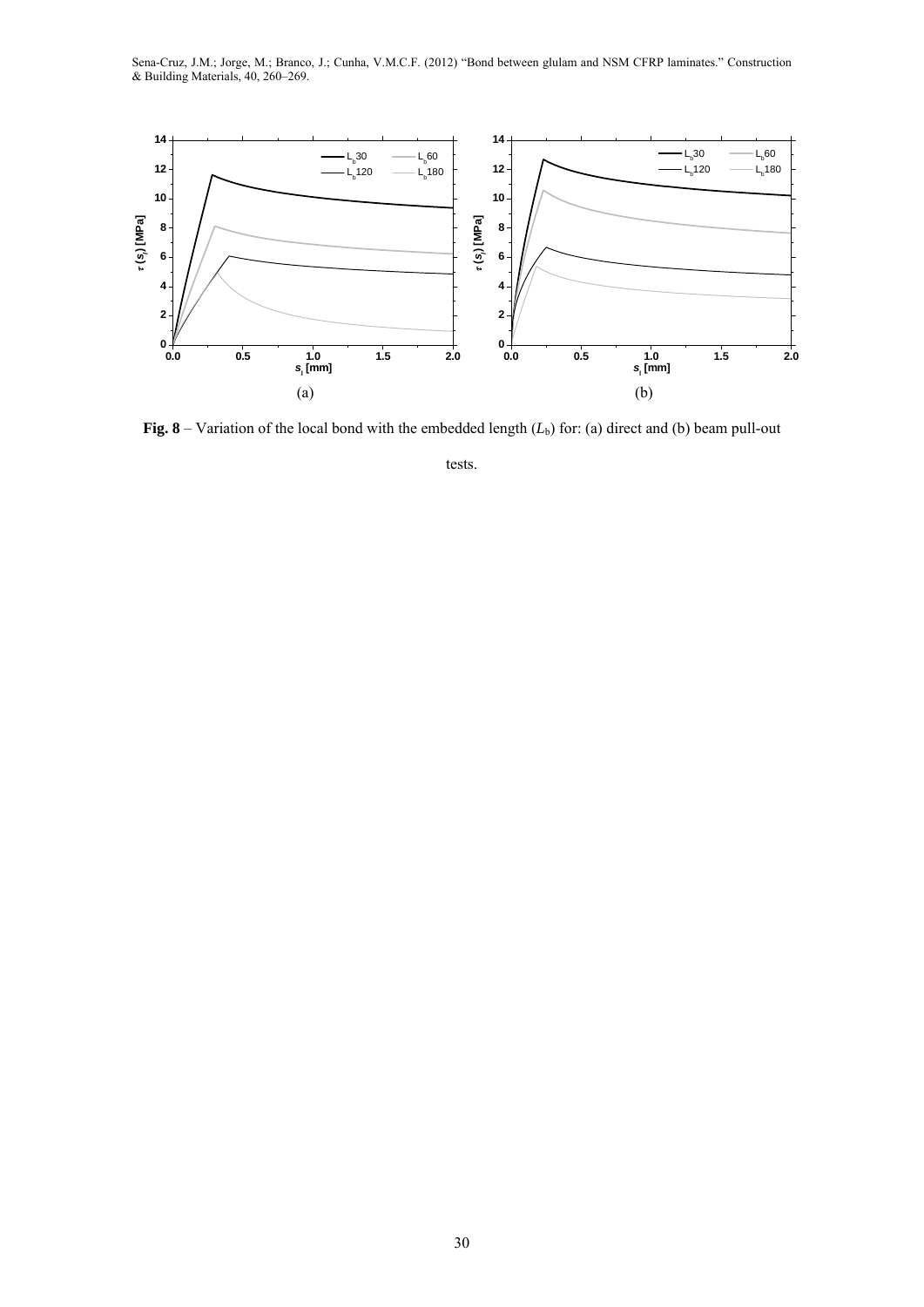

**Fig. 9** – Variation of the bond stress,  $\tau$ , and slip,  $s$ , along the CFRP longitudinal embedded length  $(x)$  at the maximum pull-out load for the series: (a) DPT\_Lb60 and (b) BPT\_Lb60**.**